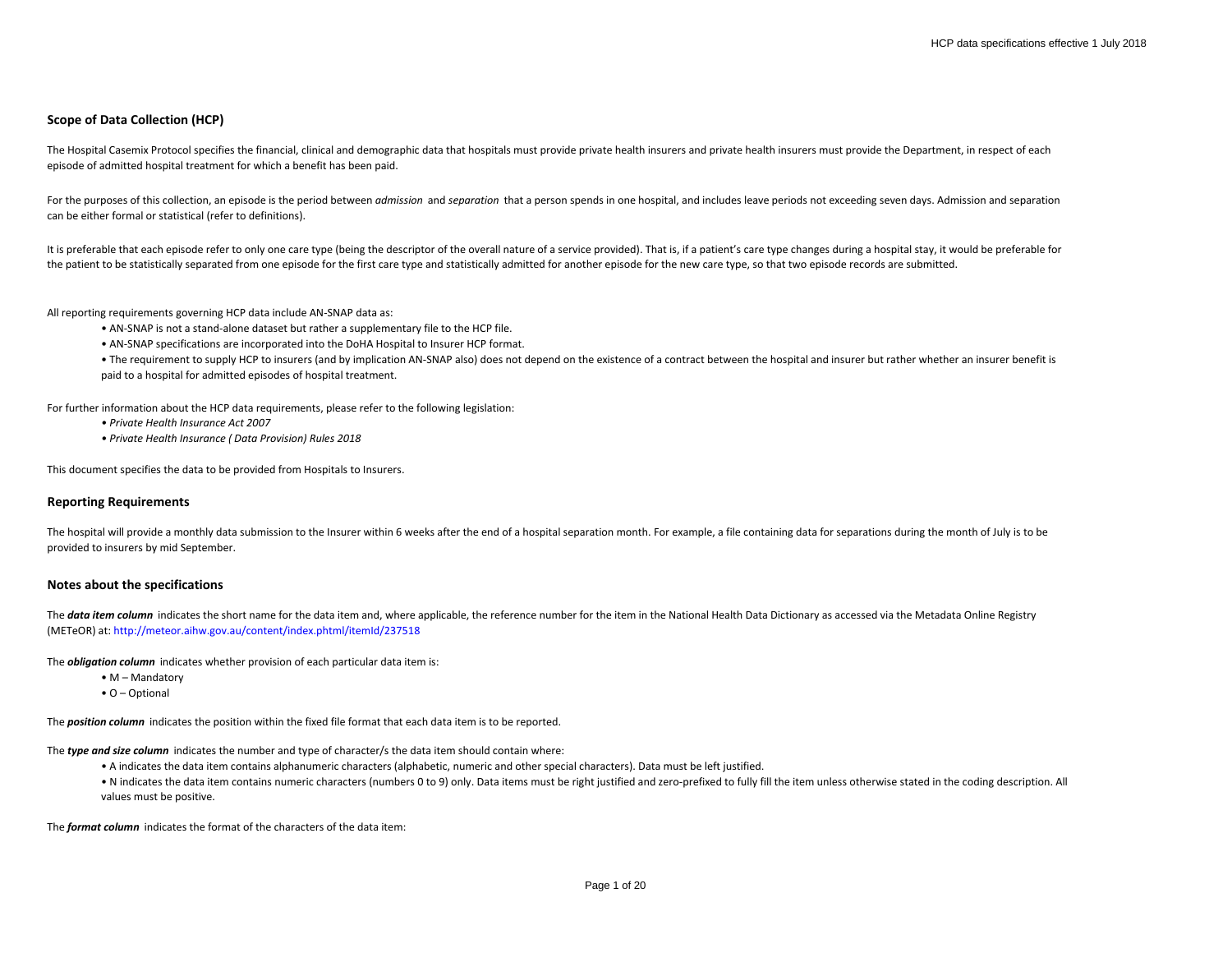*• DDMMYYYY* indicates the data item contains date information where DD represents the day, MM represents the month and YYYY represents the century and year. For example, 5 July 2006 would be entered 05072006

*• hhmm* indicates the data item contains time information based on a 24-hour clock, where hh represents the hour and mm represents the minutes. For example 2.35pm would be entered 1435.

*• blank filled* , in relation to a data item, means that the data item is filled with blank spaces.

*• zero filled* , in relation to a data item, means that the data item is filled with zeros.

*• zero prefix* means that leading zeros are to be inserted if necessary to ensure that the number of characters in the entry matches the data item size specified for the item.

*• Charges & Benefits* – supply in dollars and cents (omit decimal point) with leading zeros to fully fill item. Negative amounts are permitted for reversals. An entry of 000000000 means that no benefit/charge was recorded.

See the coding description column for any other special formatting requirements.

The *repetition column* indicates the number of times the data item is repeated within the data file.

The **coding description column** provides the definition for the data item, valid values and any additional information to clarify what data should be reported and how. If a METeOR data item exists, refer to the National Health Data Dictionary for definition and collection methods.

The **edit rules column** outlines the edit checks to be used to validate the data. These are split into critical errors where data will be rejected and warnings where data will be identified.

The *error codes column* indicates the error code attributed to each of the edit checks.

## **Definitions/acronyms**

**ACHI** means the Australian Classification of Health Interventions.

*ADA* means the Australian Dental Association.

*AN-SNAP* means the Australian National Sub‑Acute and Non‑Acute Patient Classification System.

**CCU** means the coronary care unit of a hospital.

contracted doctor means a doctor who has entered into an agreement with a private health insurer where the doctor agrees to accept payment by the insurer in relation to treatment provided to the insured person.

contracted hospital means a hospital which has entered into an agreement with a private health insurer to accept payment in relation to an episode of hospital treatment for an insured person under a complying health product.

*AR-DRG* means the Australian Refined Diagnosis Related Group.

*episode* means the period of admitted patient care between a formal or statistical **admission** and a formal or statistical **separation**, characterised by only one care type. *FIM* means functional independence measure and is the outcome measure used for **overnight-stay rehabilitation patients**. *formal admission* , in relation to a person, means the administrative process used by a hospital to record the commencement of accommodation, care or treatment of the person. *formal separation* , in relation to a person, means the administrative process used by a hospital to record the cessation of accommodation, care or treatment of the person. *HDU* means the high dependency unit of a hospital.

*Hospital* means a facility for which there is in force a Ministerial declaration that the facility is hospital under subsection 121-5(6) of the *Private Health Insurance Act 2007* . Hospital treatment is treatment (including the provision of goods and services) provided to a person with the intention to manage a disease, injury or condition, either at a hospital or with direct involvement of the hospital, by either a person who is authorised by a hospital to provide the treatment or under the management or control of such a person (subsection 121-5, *Private Health Insurance Act 2007* ).

Exclusions to hospital treatment (eg treatment provided in an emergency department of a hospital) are specified in the Private Health Insurance (Health Insurance Business) Rules 2010, Part 3, Rule 8.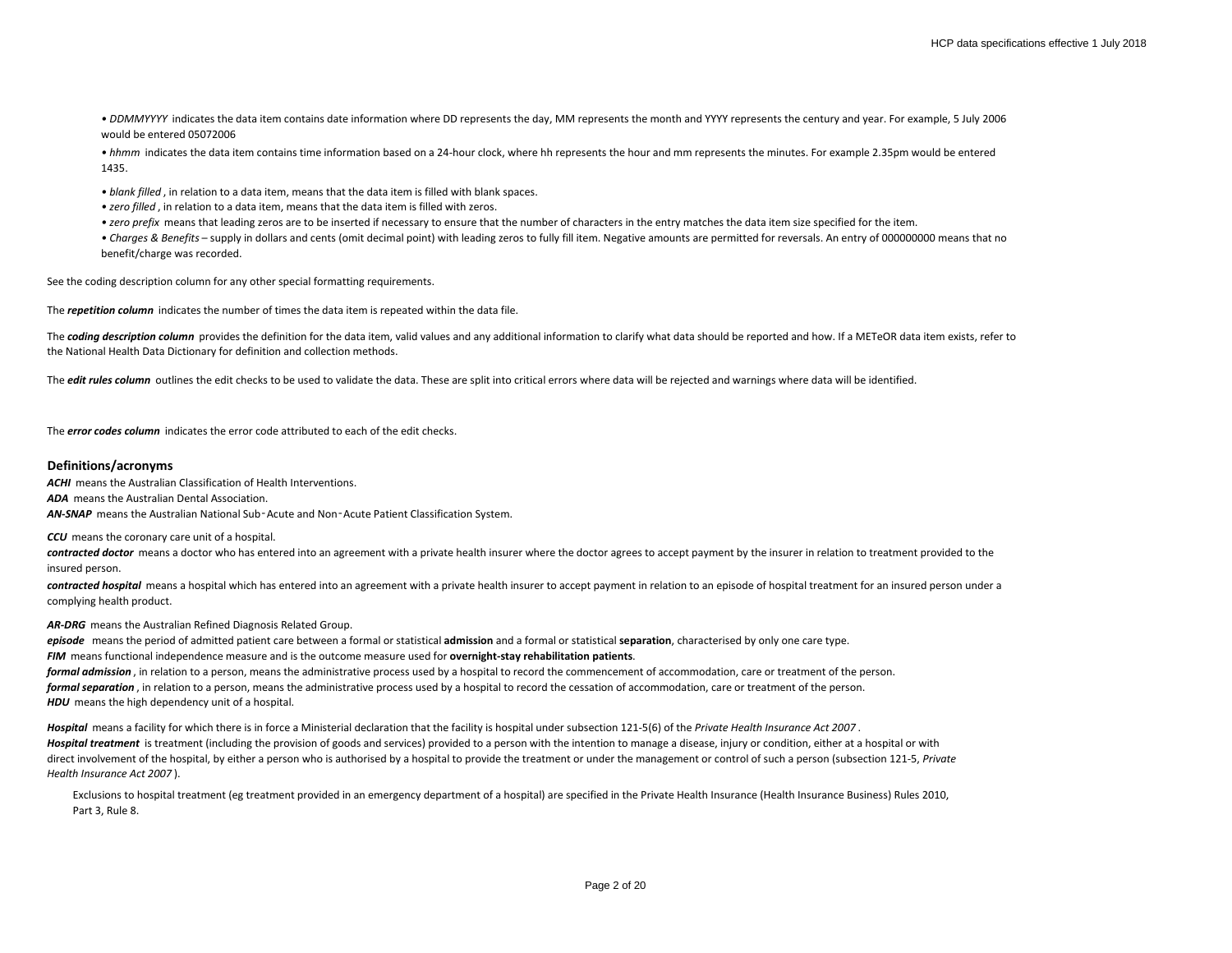Inclusions to hospital treatment (eg some Chronic Disease Management Programs not involving prevention) are specified in the Private Health Insurance (Health Insurance Business) Rules 2010, Part 3.

Hospital-in-the-home means the provision of care to hospital admitted patients in their place of residence as a substitute for hospital accommodation. Place of residence may be permanent or temporary (METeOR glossary item ID: 327308) .

*Hospital-in-the-home care days* means the total number of days between HiTH commencement date and HiTH completion date. *ICD-10-AM* means 'The International Statistical Classification of Diseases and Related Health Problems, 10th revision, Australian Modification

*ICU* means the intensive care unit of a hospital.

*insurer* means a private health insurer.

*MBS* means the Medicare Benefits Schedule, comprising:

- (a) the *Health Insurance (Diagnostic Imaging Services Table) Regulations 2018* ; and
- (b) the *Health Insurance (General Medical Services Table) Regulations 2018* ; and
- (c) the *Health Insurance (Pathology Services Table) Regulations 2018* ;

as in force from time to time, or any Regulations made in substitution for those Regulations.

*METeOR* (metadata online registry) for national data standards.

*miscellaneous service code* means any miscellaneous hospital-specific or insurer-specific non-MBS billing code.

*NHDD* means the (most current version of the) 'National Health Data Dictionary'.

*NICU* means the neonatal intensive care unit of a hospital.

*overnight*‑*stay patient* means a person who is admitted to and separates from a hospital on different dates.

*PHIAC means* Private Health Insurance Administration Council

**PICU** means the paediatric intensive care unit of a hospital.

procedure means clinical intervention that is surgical in nature, carries a procedural risk, carries an anaesthetic risk, requires specialised training, and/or requires special facilities or equipment only available in an acute care setting

*same-day patient* means a person who is admitted to and separates from a hospital on the same date.

*SCN* means the special care nursery of a hospital.

*special character* means a character that has a visual representation but is not an alphanumeric character, ideogram or blank space.

statistical admission, in relation to a person, means the administrative process used by a hospital to record the commencement of a new episode of care that provides the person with a new care type during a single hospital stay.

statistical separation, in relation to a person, means the administrative process used by a hospital to record the cessation of an episode of care of the person during a single hospital stay.

## **Guide for Use**

Accommodation charges/benefits - refer to private, shared or high dependency accommodation for any Accommodation Type (i.e. advanced surgical, surgical, medical, rehabilitation, obstetrics, and psychiatry). All hospital episodes must have a charge/benefit component relating to accommodation, unless it was bundled, or the hospital billed a procedure-only fee. Therefore, cases such as chemotherapy should either have a charge/benefit component in "bundled" or "accommodation" or "theatre". They should not be reported as "other".

AN-SNAP Collection - the AN-SNAP collection is a separate data collection to the episode record for rehabilitation, which provides specific information regarding the functional gains of patients undergoing rehabilitation, as well as the AN-SNAP class for overnight admitted patients. It is expected that one AN-SNAP record be reported for each overnight admitted rehabilitation program, and one AN-SNAP record be reported for an entire episode of care consisting of multiple same day visits. The AN-SNAP record should be linked to the episode with the same separation date.

AN-SNAP Class - The AN-SNAP class allocated to each overnight admitted patient is in part determined by their FIM admission score. Given the FIM is not collected for same-day patients it is impossible to allocate same-day patients an AN-SNAP class.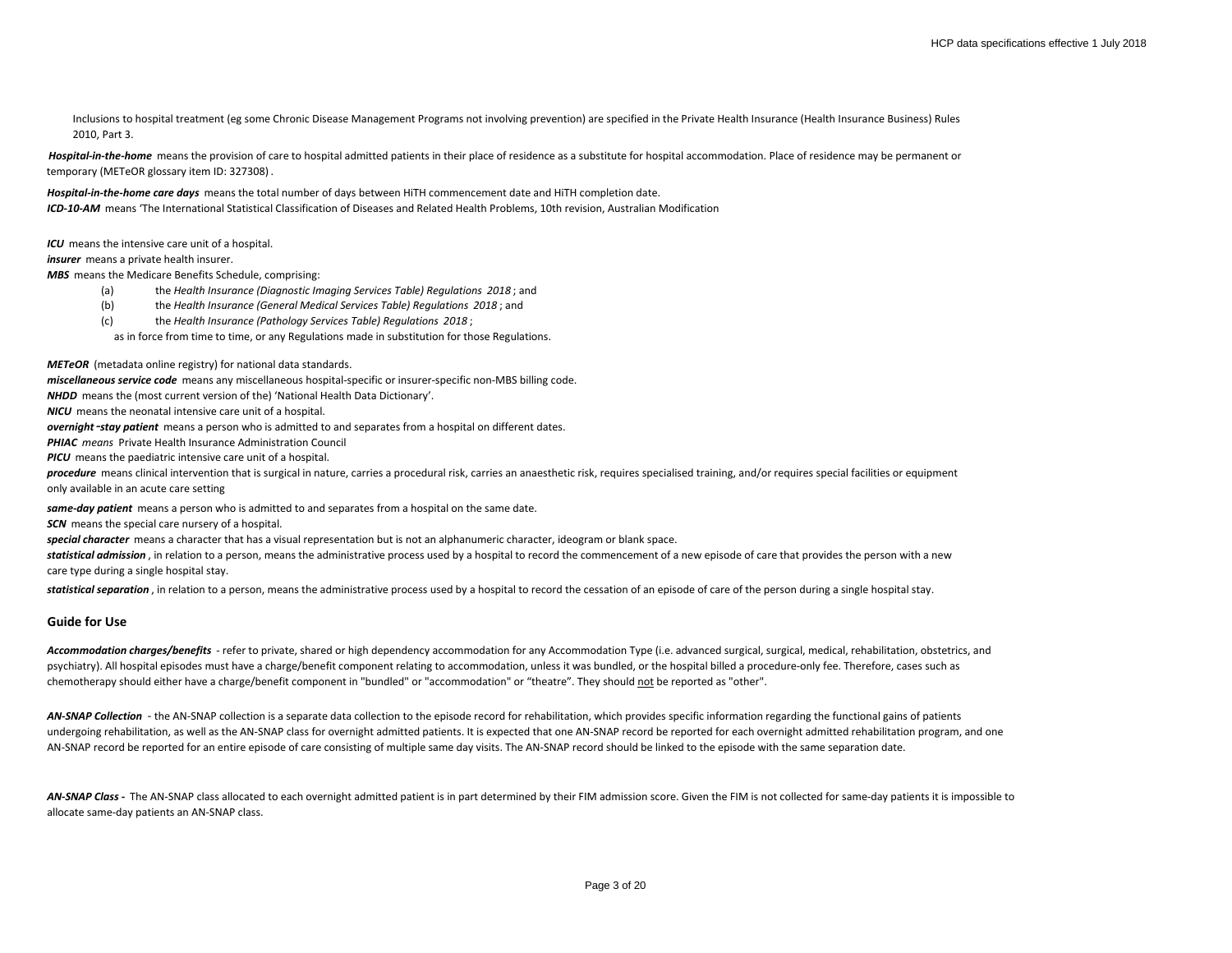*Bundled charges/benefits* - refer to an aggregate of 2 or more charges billed by the hospital/paid by the insurer, such as case payments by DRG or MBS.

*CCU charges, benefits, days and hours* - exclude ICU, SCN, NICU, PICU and HDU in calculations.

Functional Independence Measure - The FIM score is used to measure functional improvement and is comprised of 18 items (13 motor items and 5 cognition items) with a maximum score of seven and a minimum score of one. Total scores can range from 18 to 126. Admission scores must be collected within 72 hours after the admission. Discharge scores must be collected within 72 hours of discharge, unless the patient died during the episode. Guide for collecting the AROC inpatient data set should be followed for scoring the FIM. This applies to AN-SNAP admission and discharge FIM scores for overnight-stay patients. The FIM is not collected for same-day patients.

#### *Hospital-in-the-home (HITH) -* Episodes which include HITH services should be reported in a manner consistent with claiming practice. For example,

(a) HITH services which are part of an admitted psychiatric program and are claimed as a single same day service must be reported as single same day episode. This includes psychiatric patients that remain in an admitted HITH program over extended periods of time.

(b) If hospital claims are submitted to insurers at the conclusion of the admitted psychiatric HITH program, then one episode must be reported spanning the length of the program.

*ICU charges, benefits, days and hours* - include NICU and PICU; exclude SCN, CCU or HDU in calculations.

#### *Infant weight neonate* **-** For live births (http://meteor.aihw.gov.au/content/pop/index.phtml/itemId/265594), birth weight

(http://meteor.aihw.gov.au/content/pop/index.phtml/itemId/265625) should preferably be measured within the first hour of life before significant postnatal weight loss has occurred. While statistical tabulations include 500 g groupings for birth weight, weights should not be recorded in those groupings. The actual weight should be recorded to the degree of accuracy to which it is measured. In perinatal collections the birth weight is to be provided for live born and stillborn babies.

*Minutes in Theatre* - from the time the patient entered the operating theatre or procedure room until the time the patient left the operating theatre or procedure room. For example, coronary angiography/angioplasty, lithotripsy and ECT must have minutes of operating theatre time reported, even though they are performed in a procedure room rather than a theatre.

Other charges/benefits - refer to services which cannot be categorised as accommodation, theatre, labour, ICU, pharmacy, prosthesis, bundled, SCN, CCU or HITH. It excludes ex-gratia charges, television, phone calls, extra meals, FED, reversals or journal adjustments.

Palliative care status and days - calculations to include care provided in: a palliative care unit: a designated palliative care program: or under the principal clinical management of a palliative care physician

**Principal MBS item** - select on the basis of: (a) the patient's first visit to a theatre or procedure room/coronary angiography suite; and (b) the MBS with the highest benefit amount. The principal MBS item relates to theatre or procedure room/angiography suite, and not to the medical item billed by the doctor. It may not necessarily correlate to the Principal Procedure Code. For example, renal dialysis, coronary angiography/angioplasty, same-day chemotherapy, lithotripsy, ECT and sleep studies must have an MBS item number reported, even though they are procedure room rather than theatre. Where possible, any services that do not have a valid MBS item should be reported in the Miscellaneous Service Code item (item 53).

Principal Item Date - The date on which the principal MBS item is carried out. If there is no principal MBS item, then the date that the first Miscellaneous Service Code item was carried out may optionally be entered.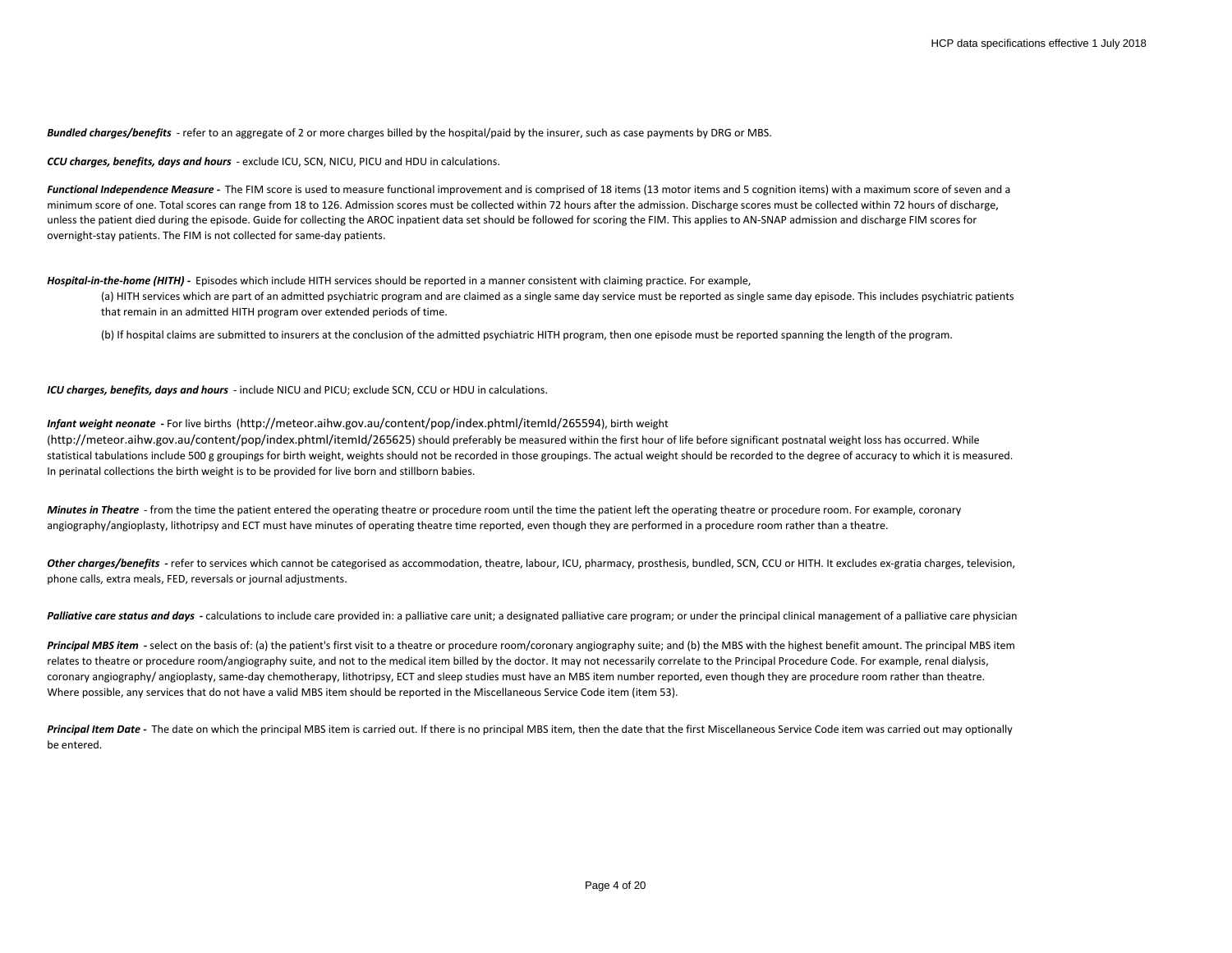Qualified days for newborns - The number of qualified days is calculated with reference to the date of admission, date of separation and any other date(s) of change of qualification status: the date of admission is counted if the patient was qualified at the end of the day; the date of change to qualification status is counted if the patient was qualified at the end of the day; the date of separation is not counted, even if the patient was qualified on that day. The normal rules for calculations of patient days apply. To determine if newborn days are qualified days, see the METeOR definition for Newborn Qualification Status (Metadata glossary item 327254) .

*SCN charges, benefits, days and hours* - exclude NICU, ICU, CCU, PICU and HDU in calculations.

Secondary MBS item - The secondary MBS items relate to theatre, and not to the medical item billed by the doctor. It may not always correlate to the Procedure Codes (ICD-10-AM). Where possible, any services that do not have a valid MBS item should be reported in the Miscellaneous Service Code item (item 53).

*Theatre charges/benefits* - refer to a theatre/procedure room/angiography suite. This applies to theatre charges, benefits and minutes in theatre.

Re-admission within 28 days - Planned re-admission refers to planned re-admission within 28 days from this or another hospital. Note: do not include transfers from another hospital as re-admissions.

## **Data Quality**

# *Error Codes*

 $1<sup>st</sup>$  Character – represents the type of record i.e. E (episode) and A (AN-SNAP)

 $2^{nd}$  Character – W (represents a warning where an edit rule has been identified)– the record will be accepted and insurers notified

 $2^{nd}$  Character – E (represents an error where an edit rule has failed) – the record will be rejected and insurers notified

## **Further information**

For further information about the HCP requirements, please see the following websites:

General information about the data collection

<http://www.health.gov.au/internet/main/publishing.nsf/Content/health-casemix-data-collections-about-HCP>

Annual reports

<http://www.health.gov.au/internet/main/publishing.nsf/Content/health-casemix-data-collections-publications-HCPAnnualReports>

List of Hospital provider numbers

To request a list of hospital provider numbers please email: hcp@health.gov.au

Metadata and health dictionary specifications

<http://meteor.aihw.gov.au/content/index.phtml/itemId/181162>

For private health insurance industry information

### [www.apra.gov.au](http://www.apra.gov.au/)

Commonwealth Prostheses list

<http://www.health.gov.au/internet/main/publishing.nsf/Content/health-privatehealth-prostheseslist.htm>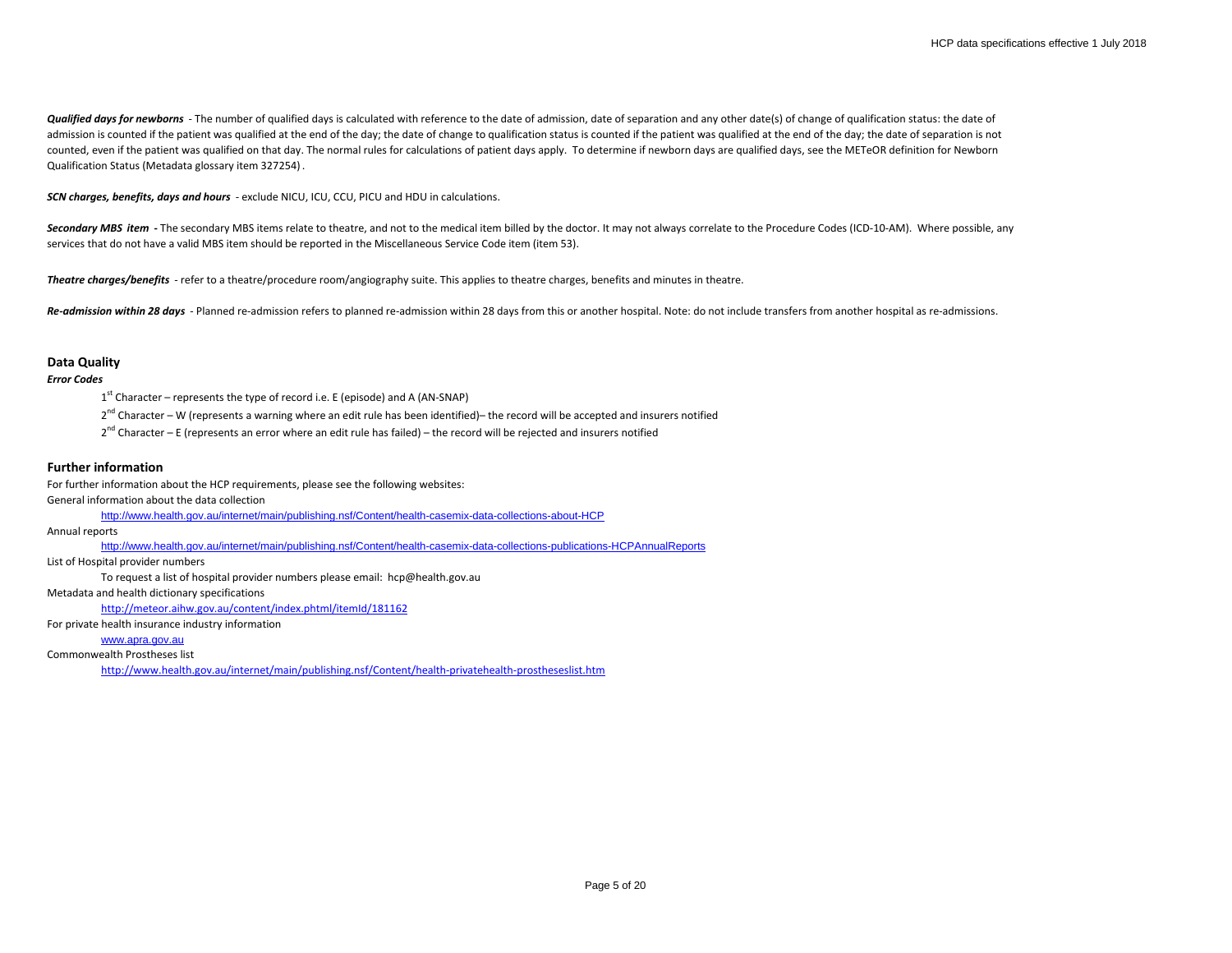|                | Item No Data Item        | Obligation |           | Position Type & Size | Format          | <b>Comments</b>                                                                                                                                                                    | <b>Edit Rules</b>                                                                                                                                                       | <b>Error Code/s</b> |
|----------------|--------------------------|------------|-----------|----------------------|-----------------|------------------------------------------------------------------------------------------------------------------------------------------------------------------------------------|-------------------------------------------------------------------------------------------------------------------------------------------------------------------------|---------------------|
|                | <b>Provider Number</b>   | M          | $1 - 8$   | A(8)                 |                 | NNNNNNNA The Commonwealth-issued hospital provider number (must be 8 characters,<br>include leading zero)                                                                          | <b>Reject</b> the file if not a valid 8 character<br>Commonwealth provider number                                                                                       | HE01                |
| $\overline{2}$ | Insurer/Group Identifier | М          | $9 - 11$  | A(3)                 |                 | The insurer identifier selected from the list of registered private health insurers<br>or the code for the group of insurers (e.g. AHS for Australian Health Service<br>Alliance). |                                                                                                                                                                         |                     |
|                | Disk Reference number    | M          | 12-19     | A(8)                 |                 | Number identifies the file/disk ID                                                                                                                                                 |                                                                                                                                                                         |                     |
|                | Date Prepared            | M          | $20 - 27$ | A(8)                 |                 | DDMMYYYY The date data was prepared by hospital                                                                                                                                    | Reject the file if not in format<br><b>DDMMYYYY</b>                                                                                                                     | HE04                |
|                | Number of records        | М          | 28-31     | N(4)                 |                 | The number of episodes on file/disk                                                                                                                                                | Reject the file if mismatch on Episode<br>record count<br><b>Reject</b> the file if not numeric                                                                         | H E05<br>HE05.1     |
|                | Test Flag                | M          | 32        | A(1)                 |                 | T=Test. P=Production                                                                                                                                                               |                                                                                                                                                                         |                     |
|                | <b>Resubmitted Disk</b>  | M          | 33        | A(1)                 |                 | Indicates if the file/disk is being resubmitted Y/N                                                                                                                                |                                                                                                                                                                         |                     |
| 8              | Period From              | M          | 34-41     | A(8)                 | <b>DDMMYYYY</b> | Period starting (separation month)                                                                                                                                                 | <b>Reject</b> the file if not in format<br><b>DDMMYYYY</b><br>Reject the file if not within date period<br>applicable for month year specified in<br>physical file name | HE08<br>HE08.1      |
|                | Period to                | M          | 42-49     | A(8)                 | <b>DDMMYYYY</b> | Period ending (separation month)                                                                                                                                                   | <b>Reject</b> the file if not in format<br><b>DDMMYYYY</b>                                                                                                              | <b>HE09</b>         |
| 10             | <b>HCP Version</b>       | М          | 50-53     | N(4)                 |                 | HCP version 0900                                                                                                                                                                   |                                                                                                                                                                         |                     |
|                | <b>ICD Version</b>       | М          | 54-57     | N(4)                 |                 | $ICD$ version $10.10 = 1010$                                                                                                                                                       | Reject if not a valid ICD version                                                                                                                                       | <b>HE11</b>         |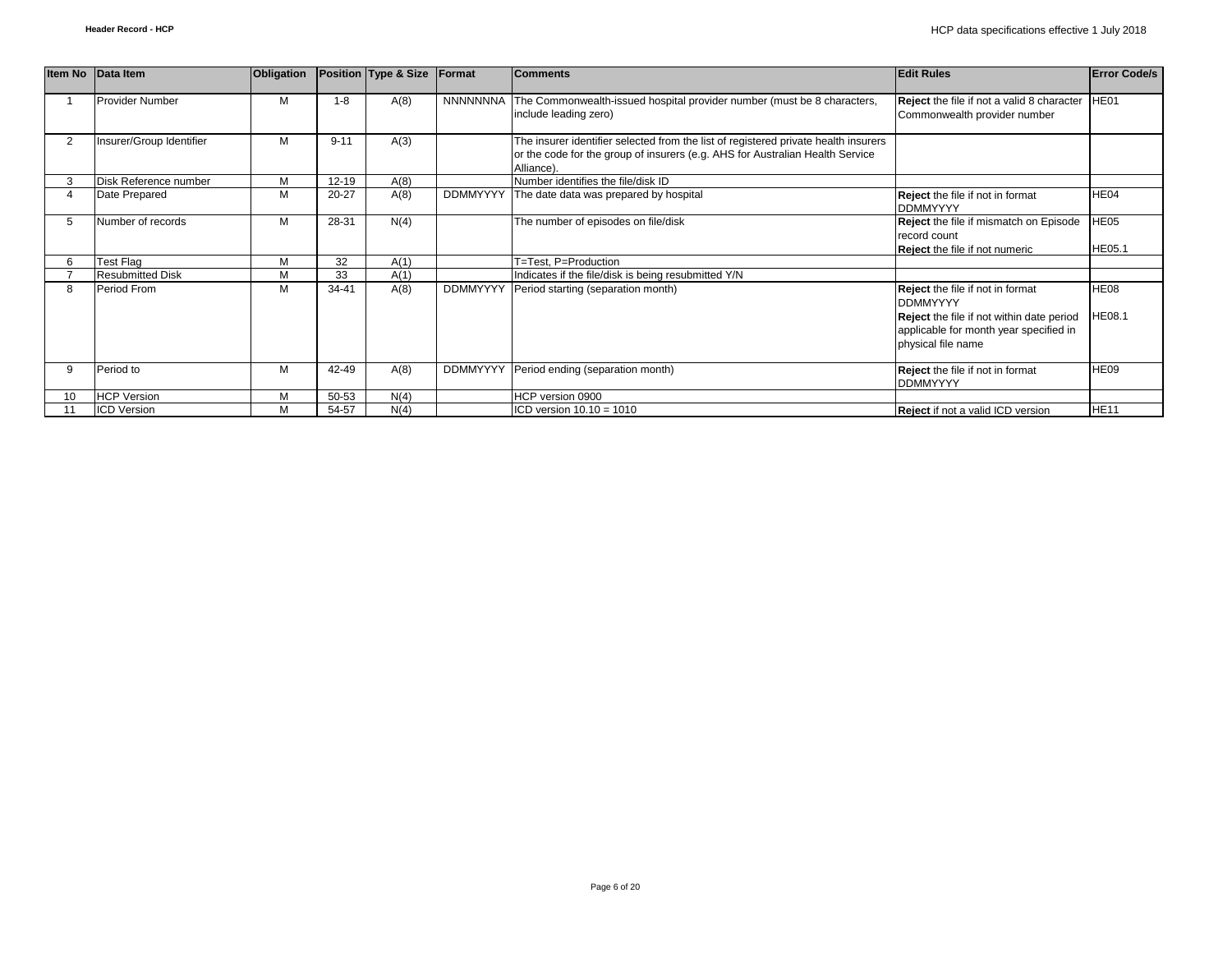|    | No Data Item                          | <b>METeOR</b><br>identifier | <b>ECLIPSE</b><br>identifier | Obligation Position Position Type & | <b>Start</b> | End | size  | Format                              | <b>Repetition Coding description</b>                                                                                                                                                                                                                                                                   | <b>Edit Rules</b>                                                                                                                     | Error<br>code/s                            |
|----|---------------------------------------|-----------------------------|------------------------------|-------------------------------------|--------------|-----|-------|-------------------------------------|--------------------------------------------------------------------------------------------------------------------------------------------------------------------------------------------------------------------------------------------------------------------------------------------------------|---------------------------------------------------------------------------------------------------------------------------------------|--------------------------------------------|
|    | Insurer Membership<br>Identifier      |                             |                              | M                                   |              | 15  | A(15) | Left justify<br><b>Blank fill</b>   | Insurer membership identifier.                                                                                                                                                                                                                                                                         | Reject record if blank                                                                                                                | EE001                                      |
|    | Insurer Identifier                    |                             |                              | М                                   | 16           | 18  | A(3)  | Left justify                        | Insurer identifier selected from the list of registered private health <b>Reject</b> record if not a valid insurer<br>insurers.                                                                                                                                                                        | code                                                                                                                                  | EE002                                      |
| 3  | Episode Identifier                    |                             |                              | M                                   | 19           | 33  | A(15) | Left justify                        | Unique episode identifier for this episode of care.                                                                                                                                                                                                                                                    | Reject record if blank<br>Reject record if not unique within<br>monthly file                                                          | EE003<br>EE003.1                           |
|    | <b>Family Name</b>                    | 286953                      |                              | M                                   | 34           | 61  | A(28) | Left justify                        | That part of a name a person usually has in common with some<br>other members of his/her family, as distinguished from his/her<br>given names, as represented by text.                                                                                                                                 | Reject record if blank                                                                                                                | EE004                                      |
|    | Given Name                            | 287035                      |                              | M                                   | 62           | 81  | A(20) | Left justify                        | The person's identifying name within the family group or by which lidentify record if blank<br>the person is socially identified, as represented by text.                                                                                                                                              |                                                                                                                                       | EW005                                      |
|    | Date of Birth                         | 287007                      |                              | м                                   | 82           | 89  | A(8)  | <b>DDMMYYYY</b>                     | The date of birth of the person.                                                                                                                                                                                                                                                                       | Reject record if not in format<br><b>DDMMYYYY</b>                                                                                     | EE006                                      |
|    | Postcode - Australian                 | 611398                      |                              | M                                   | 90           | 93  | N(4)  |                                     | The numeric descriptor for a postal delivery area, aligned with<br>locality, suburb or place for the address of a person.<br>Codes 9999 = unknown postcode<br>and $8888 = 0$ verseas<br>will be used instead of METeOR codes 0097, 0098, 0099                                                          | Reject record if not (a valid Australian EE007<br>postcode or 9999 or 8888)                                                           |                                            |
|    | Sex                                   | 635126                      |                              | M                                   | 94           | 94  | N(1)  |                                     | The distinction between male, female, and others who do not<br>have biological characteristics typically associated with either the<br>male or female sex, as represented by a code.<br>$1 = Male$<br>$2 =$ Female<br>3 = Intersex or Indeterminate Other<br>$9 = Not stated / inadequately described$ | Reject record if not (1, 2, 3 or 9)                                                                                                   | EE008                                      |
|    | <b>Admission Date</b>                 | 269967                      |                              | М                                   | 95           | 102 | A(8)  | <b>DDMMYYYY</b>                     | Date on which an admitted patient commences an episode of<br>care.                                                                                                                                                                                                                                     | Reject record if not in format<br><b>DDMMYYYY</b>                                                                                     | EE009                                      |
| 10 | <b>Separation Date</b>                | 270025                      |                              | M                                   | 103          | 110 | A(8)  | DDMMYYYY                            | Date on which an admitted patient completes an episode of care.                                                                                                                                                                                                                                        | Reject file if not in format<br>DDMMYYYY, or if not ≥ admission<br>date, or if MM is not same as month<br>input in Insurer Header     | EE010                                      |
| 11 | <b>Hospital Type</b>                  |                             |                              | M                                   | 111          | 111 | N(1)  |                                     | The type of hospital where the episode occurred.<br>$1 = Public$<br>$2 =$ Private<br>3 = Private Day Facility<br>4 = Public Day Facility<br>$9 = Other/unknown$                                                                                                                                        | <b>Reject</b> record if not (1, 2, 3, 4 or 9).<br>Identify if hospital type does not match EW011<br>provider hospital table           | EE011                                      |
|    | 12 ICU Days                           |                             |                              | M                                   | 112          | 114 | N(3)  | Right justify<br>Zero prefix        | The number of days the patient spent in ICU, NICU or PICU.<br>Zero fill if not applicable.<br>refer to guide for use.                                                                                                                                                                                  | Reject record if not numeric.<br>Reject record if not zero for day<br>facilities (public or private)<br>*warning for public hospitals | EE012.0<br>EW012.0*<br>EE012.1<br>EW012.1* |
| 13 | <b>ICU Hours</b>                      |                             |                              | O                                   | 115          | 118 | N(4)  | <b>Right justify</b><br>Zero prefix | The number of completed cumulative hours (rounded down) spen<br>in ICU, NICU or PICU. If a patient has more than one period in<br>ICU, NICU or PICU during this episode, the total duration of all<br>such periods is reported. Zero fill if not applicable<br>refer to guide for use.                 | If present, reject record if not numeric                                                                                              | EE013                                      |
| 14 | <b>Total Psychiatric Care</b><br>Days | 552375                      |                              | M                                   | 119          | 123 | N(5)  | Right justify<br>Zero prefix        | The sum of the number of days or part days of stay that the<br>person received care as an admitted patient or resident within a<br>designated psychiatric unit, minus the sum of leave days<br>occurring during the stay within the designated unit.<br>Zero fill if not applicable.                   | Reject if not numeric                                                                                                                 | EE014                                      |
| 15 | Diagnosis Related Group               | 391295                      |                              | O                                   | 124          | 127 | A(4)  | Left justify                        | A patient classification scheme which provides a means of<br>relating the number and types of patients treated in a hospital to<br>the resources required by the hospital, as represented by a code.                                                                                                   | f present, <i>identify</i> record if not a valid<br>DRG code for DRG version supplied at<br>item 16.                                  | EW015                                      |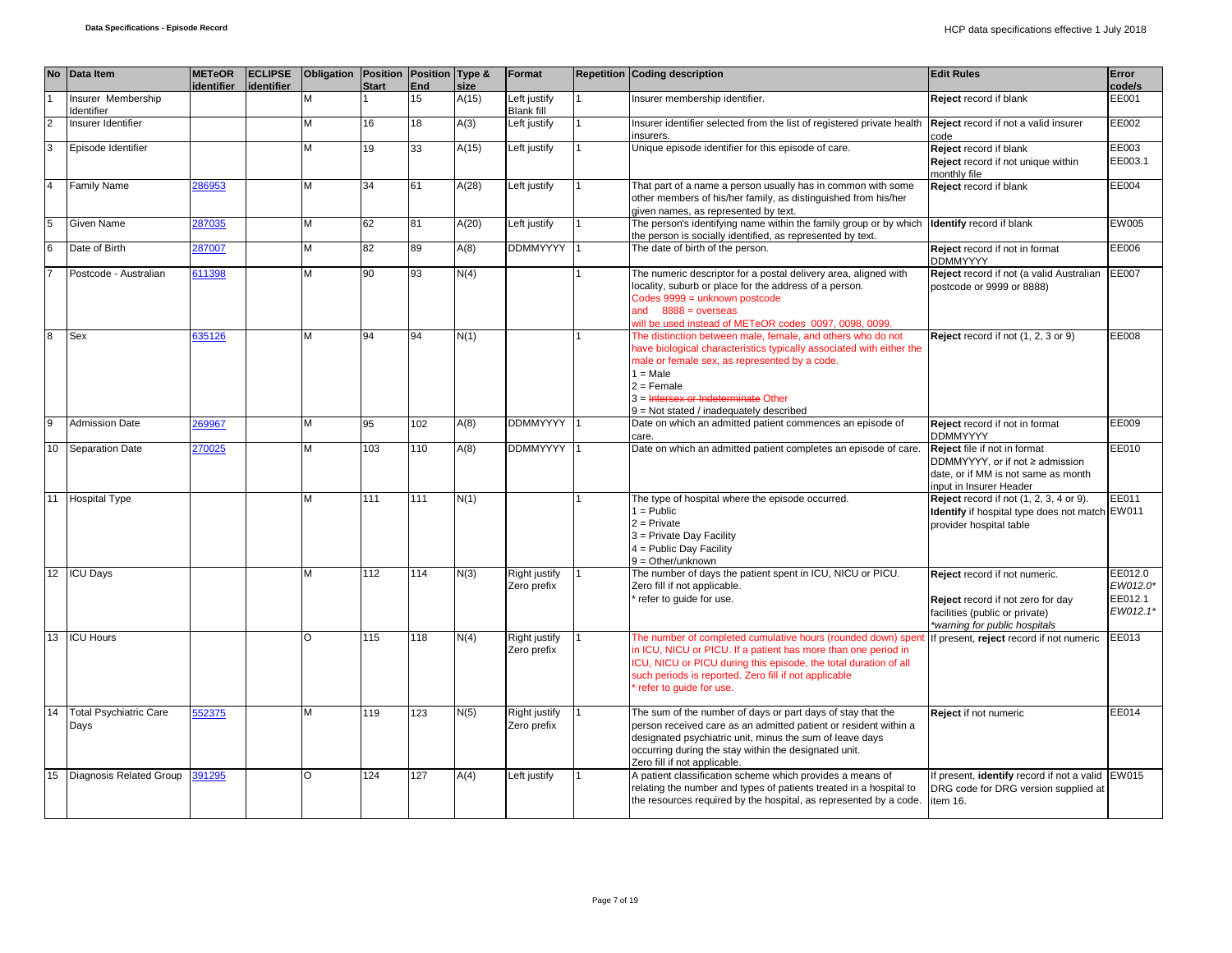|                 | No Data Item                                             | <b>METeOR</b><br>identifier | <b>ECLIPSE</b><br>identifier | Obligation Position Position Type & | <b>Start</b> | End | size | Format                                                                  | <b>Repetition Coding description</b>                                                                                                                                                                                                                                                                                                                                                                                                                                                                                                                                                                                                                                                                                                                                                                                                                                                                                                    | <b>Edit Rules</b>                                                                                                                                                                          | Error<br>code/s  |
|-----------------|----------------------------------------------------------|-----------------------------|------------------------------|-------------------------------------|--------------|-----|------|-------------------------------------------------------------------------|-----------------------------------------------------------------------------------------------------------------------------------------------------------------------------------------------------------------------------------------------------------------------------------------------------------------------------------------------------------------------------------------------------------------------------------------------------------------------------------------------------------------------------------------------------------------------------------------------------------------------------------------------------------------------------------------------------------------------------------------------------------------------------------------------------------------------------------------------------------------------------------------------------------------------------------------|--------------------------------------------------------------------------------------------------------------------------------------------------------------------------------------------|------------------|
| 16              | <b>DRG</b> Version                                       |                             |                              | O                                   | 128          | 129 | A(2) |                                                                         | The version of the DRG classification:<br>$41 = version 4.1$<br>$42$ = version 4.2<br>$50 =$ version $5.0$<br>$51 = version 5.1$<br>$52 =$ version $5.2$<br>$60 =$ version $6.0$<br>$6x = version 6.x$<br>$70 = version 7.0$<br>$80 =$ version $8.0$<br>$90 =$ version $9.0$<br>$na = version n.a$                                                                                                                                                                                                                                                                                                                                                                                                                                                                                                                                                                                                                                      | If present, identify record if not a valid EW016.0<br>version.<br>Identify if blank and DRG code<br>provided at item 15.                                                                   | EW016.1          |
| 17              | <b>Admission Time</b>                                    | 682942                      |                              | М                                   | 130          | 133 | N(4) | hhmm (24<br>hour clock)                                                 | Must be supplied if DRG code provided at item 15.<br>Time at which an admitted patient commences an episode of<br>care.<br>Blank fill if not applicable.<br>Mandatory for same-day patients only.                                                                                                                                                                                                                                                                                                                                                                                                                                                                                                                                                                                                                                                                                                                                       | Reject record if blank and same-day<br>status is 1.<br>If present, Reject record if not a valid<br>time value in format HHMM (HH is in<br>the range 00-23 and MM is in the<br>range 00-59) | EE017<br>EE017.1 |
| 18              | <b>Urgency of Admission</b>                              | 269986                      |                              | м                                   | 134          | 134 | N(1) |                                                                         | Whether the admission has an urgency status assigned and, if so, $\sqrt{\text{Reject } }$ record if not (1, 2, 3 or 9)<br>whether admission occurred on an emergency basis, as<br>represented by a code.<br>1 = Urgency status assigned - Emergency<br>2 = Urgency status assigned - Elective<br>3 = Urgency status not assigned<br>$9 = Not$ known/not reported                                                                                                                                                                                                                                                                                                                                                                                                                                                                                                                                                                        |                                                                                                                                                                                            | EE018            |
| 19              | Provider Number of<br>Hospital from which<br>transferred |                             |                              | м                                   | 135          | 142 | A(8) | <b>NNNNNNNA</b><br>(upper case)                                         | The Commonwealth-issued hospital provider number for the<br>hospital from which a patient has been transferred (Provider<br>number required only when HCP item number 21 is reported as: 1-Source of Referral (item 21) is 1.<br>Admitted patient transferred from another hospital)<br>Blank fill if no hospital transfer.                                                                                                                                                                                                                                                                                                                                                                                                                                                                                                                                                                                                             | Reject record if not a valid 8 character<br>Commonwealth provider number and<br><b>Reject</b> record if not blank and Source<br>of Referral (item 21) is not 1.                            | EE019<br>EE019.1 |
| 20 <sup>2</sup> | Care Type                                                | 270174                      |                              | м                                   | 143          | 145 | N(3) | Left justify<br>two digit<br>codes and<br>follow with a<br>blank space) | The overall nature of a clinical service provided to an admitted<br>patient during an episode of care (admitted care), or the type of<br>service provided by the hospital for boarders or posthumous<br>organ procurement (other care), as represented by a code.<br>$10 = Acute Care$<br>20 = Rehabilitation Care<br>21 = Rehabilitation Care delivered in a designated unit<br>22 = Rehabilitation Care according to a designated program<br>23 = Rehabilitation Care is the principal clinical intent<br>30 = Palliative Care<br>31 = Palliative Care delivered in a designated unit<br>32 = Palliative Care according to a designated program<br>33 = Palliative Care is the principal clinical intent<br>40 = Geriatric evaluation and management<br>50 = Psychogeriatric Care<br>60 = Nursing Home Type<br>70 = Newborn Care<br>80 = Other admitted patient care<br>90 = Organ procurement - posthumous<br>100 = Hospital boarder | Reject record if not (10, 20, 21, 22, 23, EE020<br>30, 31, 32, 33, 40, 50, 60, 70, 80, 90 or<br>100)                                                                                       |                  |
| 21              | Source of Referral                                       |                             |                              | м                                   | 146          | 146 | N(1) |                                                                         | The facility from which the patient was referred:<br>$0 = Born$ in hospital<br>$1 =$ Admitted patient transferred from another hospital<br>$2$ = Statistical admission – care type change<br>$4 =$ From Accident/Emergency<br>5 = From Community Health service<br>$6$ = From Outpatients department<br>7 = From Nursing Home<br>8 = By outside Medical Practitioner<br>$9 = Other$                                                                                                                                                                                                                                                                                                                                                                                                                                                                                                                                                     | <b>Reject</b> record if not (0, 1, 2, 4, 5, 6, 7,<br>8 or 9)                                                                                                                               | EE021            |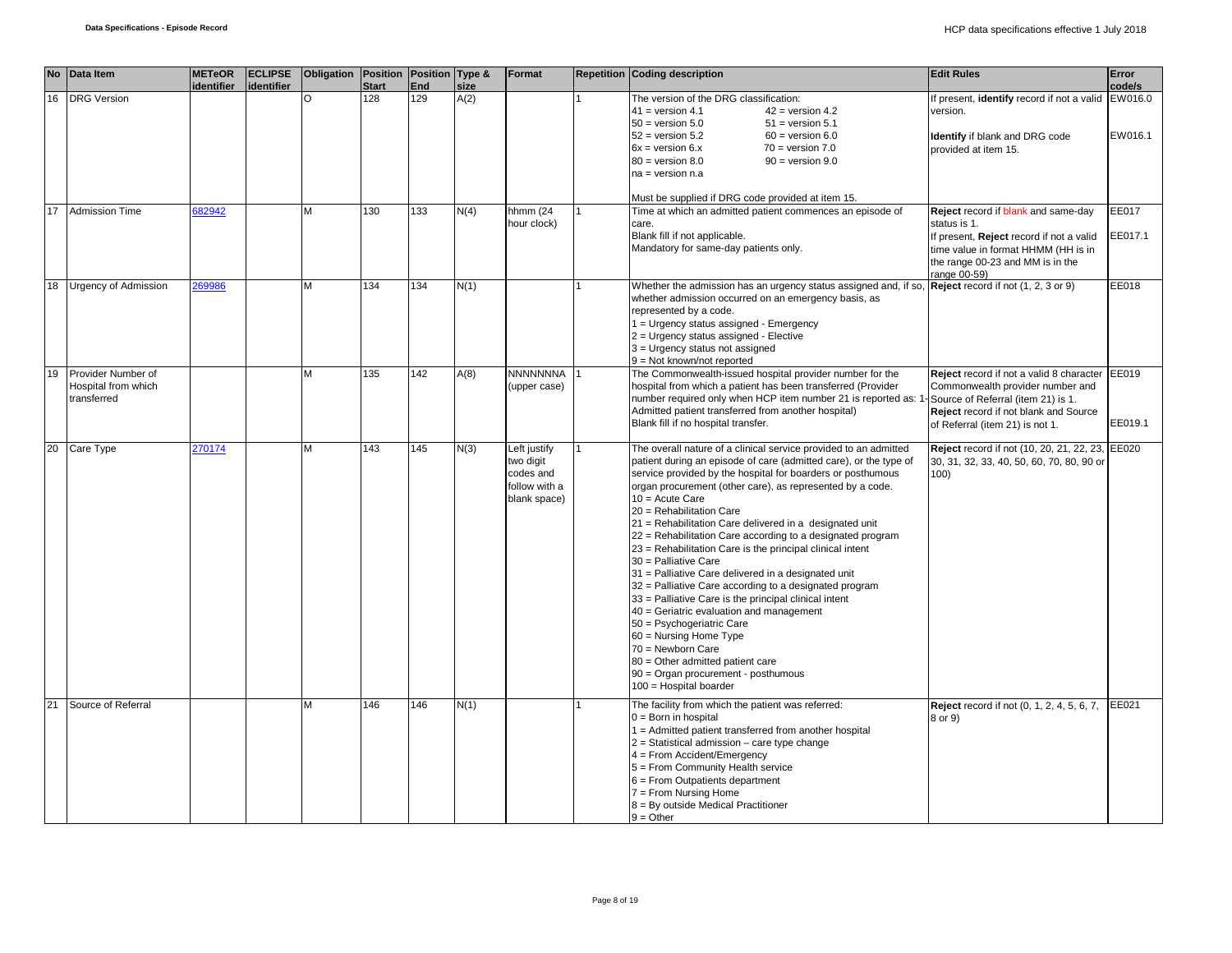|    | No Data Item                                     | <b>METeOR</b><br>identifier | identifier | <b>ECLIPSE</b> Obligation Position Position Type & | <b>Start</b> | End | size | Format | <b>Repetition Coding description</b>                                                                                                                                                                                                                                                                                                                                                                                                                                                                             | <b>Edit Rules</b>                                           | Error<br>code/s |
|----|--------------------------------------------------|-----------------------------|------------|----------------------------------------------------|--------------|-----|------|--------|------------------------------------------------------------------------------------------------------------------------------------------------------------------------------------------------------------------------------------------------------------------------------------------------------------------------------------------------------------------------------------------------------------------------------------------------------------------------------------------------------------------|-------------------------------------------------------------|-----------------|
| 22 | Discharge Intention on<br>Admission              |                             |            | $\overline{O}$                                     | 147          | 147 | N(1) |        | The intended mode of separation at time of admission:<br>$1 = Discharge$ to an(other) acute hospital<br>$2 =$ Discharge to a nursing home<br>3 = Discharge to a psychiatric hospital<br>$4 =$ Discharge to palliative care unit/hospice<br>5 = Discharge to other health care accommodation<br>$8 = To pass away$<br>$9$ = Discharge to usual residence                                                                                                                                                          | If present, reject record if not (1, 2, 3,<br>4, 5, 8 or 9) | EE022           |
| 23 | Inter-hospital contracted<br>patient             | 270409                      |            | M                                                  | 148          | 148 | N(1) |        | An episode of care for an admitted patient whose treatment<br>and/or care is provided under an arrangement between a hospital<br>purchaser of hospital care (contracting hospital) and a provider of<br>an admitted service (contracted hospital), and for which the<br>activity is recorded by both hospitals, as represented by a code.<br>1 = Inter-Hospital contracted patient from public sector<br>2 = Inter-Hospital contracted patient from private sector<br>$3 = Not contracted$<br>$9 = Not reported$ | Reject record if not (1, 2, 3 or 9)                         | EE023           |
| 24 | Mental Health Legal<br><b>Status</b>             | 270351                      |            | M                                                  | 149          | 149 | N(1) |        | Whether a person is treated on an involuntary basis under the<br>relevant state or territory mental health legislation, at any time<br>during an episode of admitted patient care, an episode of<br>residential care or treatment of a patient/client by a community<br>based service during a reporting period, as represented by a<br>code.<br>$1 =$ Involuntary patient<br>$2 =$ Voluntary patient<br>$3$ = Not permitted to be reported under the laws of a State or<br>Territory<br>$8 = Not applicable$    | Reject record if not (1, 2, 3 or 8)                         | EE024           |
| 25 | <b>Palliative Care Status</b>                    |                             |            | M                                                  | 150          | 150 | N(1) |        | An indicator of whether the episode involved palliative care.<br>$1 =$ Patient required palliative care during episode<br>$2$ = No palliative care required during episode<br>This item is required because some States do not statistically<br>discharge to palliative care.<br>refer to guide for use.                                                                                                                                                                                                         | Reject record if not (0, 1 or 2).                           | EE025           |
| 26 | Re-admission within 28<br>Days                   |                             |            | M                                                  | 151          | 151 | N(1) |        | An indicator of the re-admission of a patient to hospital within 28<br>days of previous discharge for treatment of a similar or related<br>condition.<br>1 = Unplanned re-admission and patient previously treated at this<br>hospital<br>2 = Unplanned re-admission and patient previously treated at<br>another hospital<br>3 = Planned re-admission from this or another hospital<br>$8 = Not applicable/not known$<br>Note: do not include transfers from another hospital as re-<br>admissions              | Reject record if not (1, 2, 3 or 8)                         | EE026           |
| 27 | <b>Unplanned Theatre Visit</b><br>During Episode |                             |            | M                                                  | 152          | 152 | N(1) |        | An indicator of whether the patient required a theatre visit which<br>was not anticipated or planned at the time of admission:<br>$1 =$ Unplanned theatre visit<br>$2 = No$ unplanned theatre visit                                                                                                                                                                                                                                                                                                              | Reject record if not (1 or 2)                               | EE027           |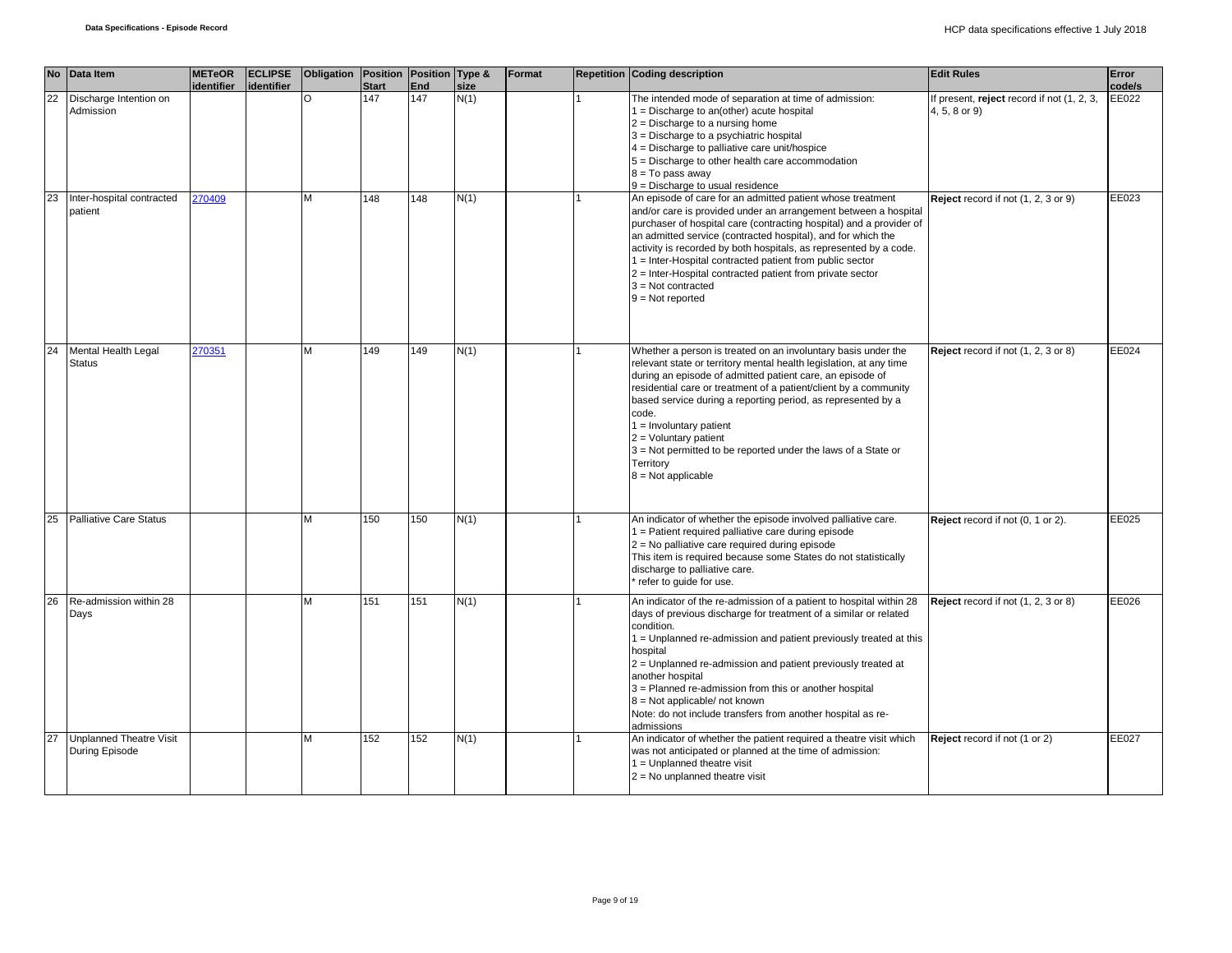|    | No Data Item                                           | <b>METeOR</b>               | <b>ECLIPSE</b> | Obligation   Position   Position   Type & |                     |            |              | Format                                                                                                | <b>Repetition Coding description</b>                                                                                                                                                                                                                                                                                                                                                                                                                                                                                                                                                                                                                                                                                                                                                                                         | <b>Edit Rules</b>                                                                                                                                                                                                                                                                              | Error                      |
|----|--------------------------------------------------------|-----------------------------|----------------|-------------------------------------------|---------------------|------------|--------------|-------------------------------------------------------------------------------------------------------|------------------------------------------------------------------------------------------------------------------------------------------------------------------------------------------------------------------------------------------------------------------------------------------------------------------------------------------------------------------------------------------------------------------------------------------------------------------------------------------------------------------------------------------------------------------------------------------------------------------------------------------------------------------------------------------------------------------------------------------------------------------------------------------------------------------------------|------------------------------------------------------------------------------------------------------------------------------------------------------------------------------------------------------------------------------------------------------------------------------------------------|----------------------------|
| 28 | Birth weight of infant,<br>neonate, stillborn          | <b>identifier</b><br>668986 | identifier     |                                           | <b>Start</b><br>153 | End<br>156 | size<br>N(4) | Right justify<br>Zero prefix                                                                          | For live births, birthweight should preferably be measured within<br>the first hour of life before significant postnatal weight loss has<br>occurred. While statistical tabulations include 500 gram groupings<br>for birthweight, weights should not be recorded in those<br>groupings. The actual weight should be recorded to the degree of<br>accuracy to which it is measured.<br>In perinatal collections the birthweight is to be provided for live<br>born and stillborn babies.<br>Weight on the date the infant is admitted should be recorded if the<br>weight is less than or equal to 9000g and age is less than 365<br>days. An entry of 0000 means the patient's age >= 365 days or<br>weight was > 9000 grams.<br>* refer to guide for use.                                                                  | Reject record if not numeric<br><b>Identify</b> record if weight > 9000g and<br>$LOS \le 365$<br>Identify record if weight > 0 and LOS > EW028.1<br>365 days<br>where, $LOS = Admission date (item)$<br>32) - Date of Birth (item 29)                                                          | code/s<br>EE028<br>EW028.0 |
| 29 | <b>Hours of Mechanical</b><br>Ventilation              | 479010                      |                | M                                         | 157                 | 160        | N(4)         | Right justify<br>Zero prefix                                                                          | The total number of hours an admitted patient has spent on<br>continuous ventilator support.<br>Continuous ventilatory support refers to the application of<br>ventilation via an invasive artificial airway. For the purposes of<br>this data element, invasive artificial airway is that provided via an<br>endotracheal tube or a tracheostomy tube.<br>Zero fill if not applicable.                                                                                                                                                                                                                                                                                                                                                                                                                                      | Reject record if not numeric<br>*warning for public hospitals                                                                                                                                                                                                                                  | EE029<br>EW029*            |
| 30 | Mode of Separation                                     | 270094                      |                | M                                         | 161                 | 162        | N(2)         | Left justify<br>and follow<br>with space<br>(may also<br>submit in old<br>format with<br>zero prefix) | Status at separation of person (discharge/transfer/death) and<br>place to which person is released, as represented by a code.<br>$1 =$ discharge/transfer to an(other) acute hospital<br>$2 =$ discharge/transfer to a residential aged care service, unless<br>this is the usual place of residence<br>$3 =$ discharge/transfer to an(other) psychiatric hospital<br>$4 =$ discharge/transfer to other health care accommodation<br>(includes mothercraft hospitals)<br>$5 =$ statistical discharge— type change<br>$6$ = left against medical advice/discharge at own risk<br>$7$ = statistical discharge from leave<br>$8 =$ died<br>$9$ = other (includes discharge to usual residence, own<br>accommodation or welfare institution (includes prisons, hostels<br>and group homes providing primarily welfare services)) | <b>Reject</b> record if not (1, 2, 3, 4, 5, 6, 7,<br>8, 9, 01, 02, 03, 04, 05, 06, 07, 08 or<br>09).                                                                                                                                                                                           | EE030                      |
| 31 | <b>Separation Time</b>                                 | 682919                      |                | м                                         | 163                 | 166        | N(4)         | hhmm (24<br>hour clock)                                                                               | Time at which an admitted patient completes an episode of care.<br>Blank fill if not applicable.<br>Mandatory for same-day patients only.                                                                                                                                                                                                                                                                                                                                                                                                                                                                                                                                                                                                                                                                                    | Reject record if blank and same-day<br>status is 1.<br>Reject record if not a valid time value<br>in format HHMM (HH is in the range 00-<br>23 and MM is in the range 00-59)<br>Identify record if hospital type (item<br>11) is 3 (Private Day Facility) and<br>patient stay exceeds 23 hours | EE031<br>EE031.1<br>EW031  |
| 32 | <b>Total Leave Days</b>                                | 270251                      |                | М                                         | 167                 | 170        | N(4)         | Right justify<br>Zero prefix                                                                          | Sum of the length of leave (date returned from leave minus date<br>went on leave) for all periods within the hospital stay.<br>Zero fill if not applicable.                                                                                                                                                                                                                                                                                                                                                                                                                                                                                                                                                                                                                                                                  | Reject record if not numeric                                                                                                                                                                                                                                                                   | EE032                      |
| 33 | Provider Number of<br>Hospital to which<br>transferred |                             |                | M                                         | 171                 | 178        | A(8)         | <b>NNNNNNNA</b><br>(uppercase)                                                                        | The Commonwealth-issued hospital provider number for the<br>hospital to which a patient has been transferred (Provider number<br>required only when HCP item number 30 is reported as:<br>$1 = Discharge/transfer$ to an(other) acute hospital, or<br>3 = Discharge/transfer to a(nother) psychiatric hospital<br>Blank fill if no hospital transfer.                                                                                                                                                                                                                                                                                                                                                                                                                                                                        | Reject record if not a valid 8 character EE033<br>Commonwealth provider number and<br>Mode of Separation (item 30) is 1, 3.<br>Reject record if not blank and Mode of<br>Separation (item 30) is 2, 5, 6, 7, 8 or<br>9.                                                                        | EE033.1                    |
| 34 | Non-Certified Days of<br>Stay                          |                             |                | M                                         | 179                 | 182        | N(4)         | Right justify<br>Zero prefix                                                                          | The number of days spent in the hospital, without certification, that Reject record if not numeric.<br>exceeded 35 days.<br>Zero fill if not applicable.                                                                                                                                                                                                                                                                                                                                                                                                                                                                                                                                                                                                                                                                     | *warning for public hospitals                                                                                                                                                                                                                                                                  | EE034<br>EW034*            |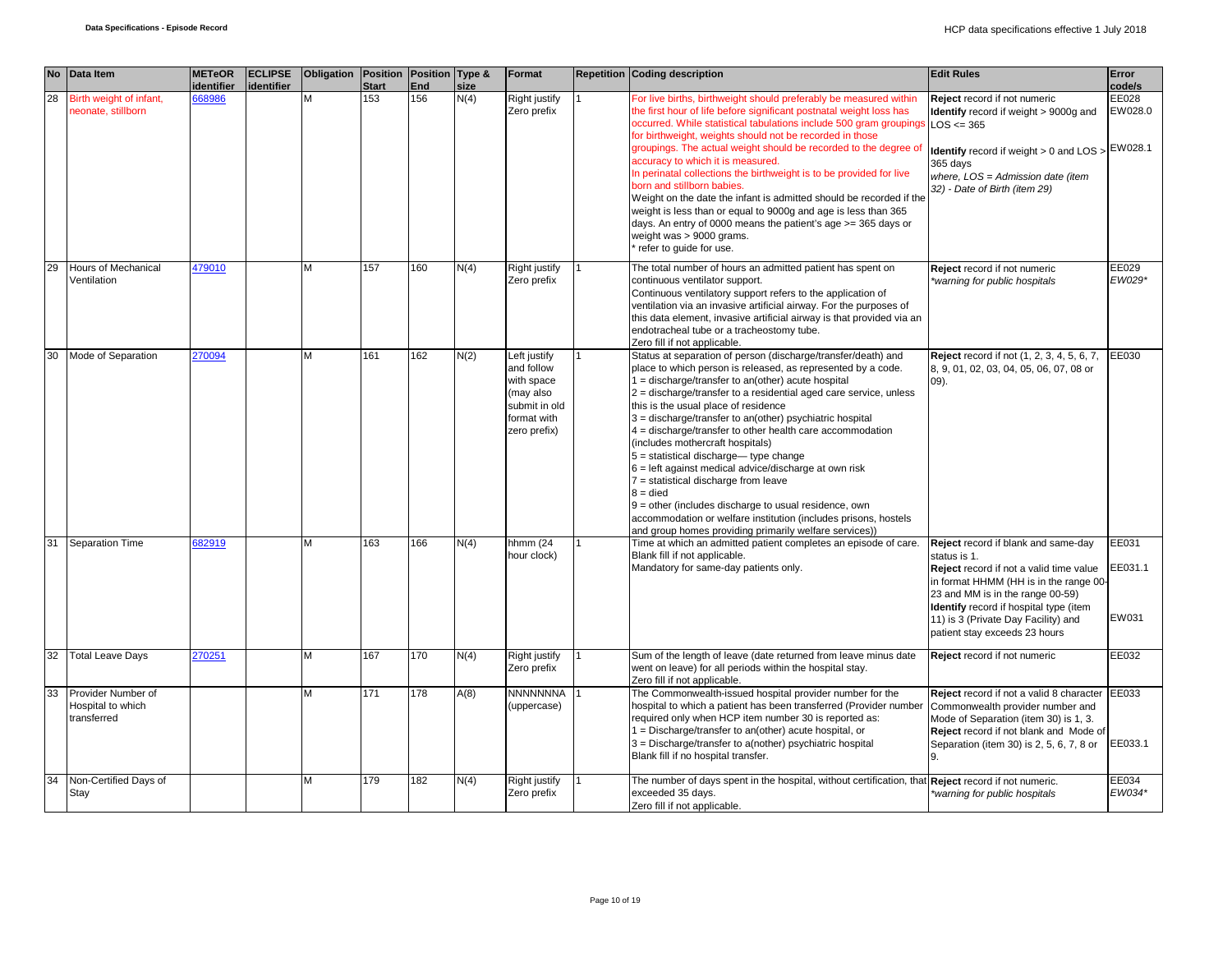|    | No Data Item                                   | <b>METeOR</b><br>identifier | <b>ECLIPSE</b><br>lidentifier | Obligation Position Position Type & | <b>Start</b> | End | size | Format                                                                          |    | <b>Repetition Coding description</b>                                                                                                                                                                                                                                                                                                                                                                                                                                                                                                                                                                                                                                                                                                                                                                                                                                                                                                                                                                                                                                                                                                                                                                                                                                                                                                                                                                                                                                        | <b>Edit Rules</b>                                                                                                                                                                                                                                                                                                                          | Error<br>code/s    |
|----|------------------------------------------------|-----------------------------|-------------------------------|-------------------------------------|--------------|-----|------|---------------------------------------------------------------------------------|----|-----------------------------------------------------------------------------------------------------------------------------------------------------------------------------------------------------------------------------------------------------------------------------------------------------------------------------------------------------------------------------------------------------------------------------------------------------------------------------------------------------------------------------------------------------------------------------------------------------------------------------------------------------------------------------------------------------------------------------------------------------------------------------------------------------------------------------------------------------------------------------------------------------------------------------------------------------------------------------------------------------------------------------------------------------------------------------------------------------------------------------------------------------------------------------------------------------------------------------------------------------------------------------------------------------------------------------------------------------------------------------------------------------------------------------------------------------------------------------|--------------------------------------------------------------------------------------------------------------------------------------------------------------------------------------------------------------------------------------------------------------------------------------------------------------------------------------------|--------------------|
| 35 | Number of days of<br>hospital-in-the-home care | 270305                      |                               | M                                   | 183          | 186 | N(4) | <b>Right justify</b><br>Zero prefix                                             |    | The number of hospital-in-the-home days occurring within an<br>episode of care for an admitted patient.<br>Calculate with reference to the date of admission, date of<br>separation, leave days and any date(s) of change between<br>hospital and hospital-in-the-home accommodation.<br>Zero fill if not applicable.<br>refer to definitions.                                                                                                                                                                                                                                                                                                                                                                                                                                                                                                                                                                                                                                                                                                                                                                                                                                                                                                                                                                                                                                                                                                                              | Reject record if not numeric.<br>Identify record if not = HITH<br>completed date - HITH<br>commencement date).                                                                                                                                                                                                                             | EE035<br>EW035     |
| 36 | <b>Principal Diagnosis</b>                     | 680976                      |                               | м                                   | 187          | 192 | A(6) | <b>NANNNN</b><br>Left justify<br>Strip hyphen,<br>dots &<br>morphology<br>codes |    | Each entry should consist of:<br>one (1) digit that represents the Condition Onset Flag code<br>five (5) alphanumeric characters that represent the principal<br>diagnosis code<br>Condition Onset Flag (see METeOR 686100) - A qualifier for<br>each coded diagnosis to indicate the onset of the condition<br>relative to the beginning of the episode of care, as represented by <b>Identify</b> record if Care Type = 60 and<br>a code.<br>1 = condition with onset during the episode of admitted patient<br>care<br>$2$ = condition not noted as arising during the episode of admitted<br>patient care<br>$9 = not reported$<br>Note:<br>All patients should report a condition onset flag code of 2 for the<br>principal diagnosis, with the exception of newborns. Newborns in<br>their admitted birth episode within the hospital may report a<br>condition onset flag code of 1 or 2 for the principal diagnosis.<br>Newborn episodes can be identified by ICD-10-AM Code Z38.x in<br>the principal or additional diagnosis code field.<br>Principal Diagnosis - The diagnosis established after study to be<br>chiefly responsible for occasioning an episode of admitted patient<br>care, an episode of residential care or an attendance at the health<br>care establishment, as represented by a code.<br>The principal diagnosis should be reported in the most current<br>version of ICD-10-AM and selected according to the National<br>Coding Standards. | Reject record if not a valid ICD-10-AM EE036<br>principal diagnosis code<br><b>Identify</b> record if Same-day Status<br>$item 39) = 2 (overnight patient)$ and<br>Z50N or Z50NN (where $N = 0$ to 9)<br>not Z742 or Z75N or Z75NN. (where N EW036.2<br>$= 0$ to 9)<br><b>Identify</b> record if condition onset flag =<br>1 and not Z38.? | EW036.1<br>EW036.3 |
|    | <b>Additional Diagnosis</b>                    | 680973                      |                               | M                                   | 193          | 486 | A(6) | <b>NANNNN</b><br>Left justify<br>Strip hyphen,<br>dots &<br>morphology<br>codes | 49 | Each entry should consist of:<br>one (1) digit that represents the Condition Onset Flag code<br>five (5) alphanumeric characters that represent the additional<br>diagnosis code<br>Condition Onset Flag (see METeOR 686100) - A qualifier for each<br>coded diagnosis to indicate the onset of the condition relative to<br>the beginning of the episode of care, as represented by a code.<br>$1 =$ condition with onset during the episode of admitted patient<br>care<br>$2$ = condition not noted as arising during the episode of admitted<br>patient care<br>$9 = not reported$<br>Additional diagnosis - A condition or complaint either coexisting<br>with the principal diagnosis or arising during the episode of<br>admitted patient care, episode of residential care or attendance at<br>a health care establishment, as represented by a code.<br>Blank means no additional diagnosis codes (or not 49 repetitions).                                                                                                                                                                                                                                                                                                                                                                                                                                                                                                                                         | Reject record if not (a valid ICD-10-AM EE037<br>code or blank).<br><b>Identify</b> record if same as 'Principal<br>Diagnosis Code'                                                                                                                                                                                                        | EW037              |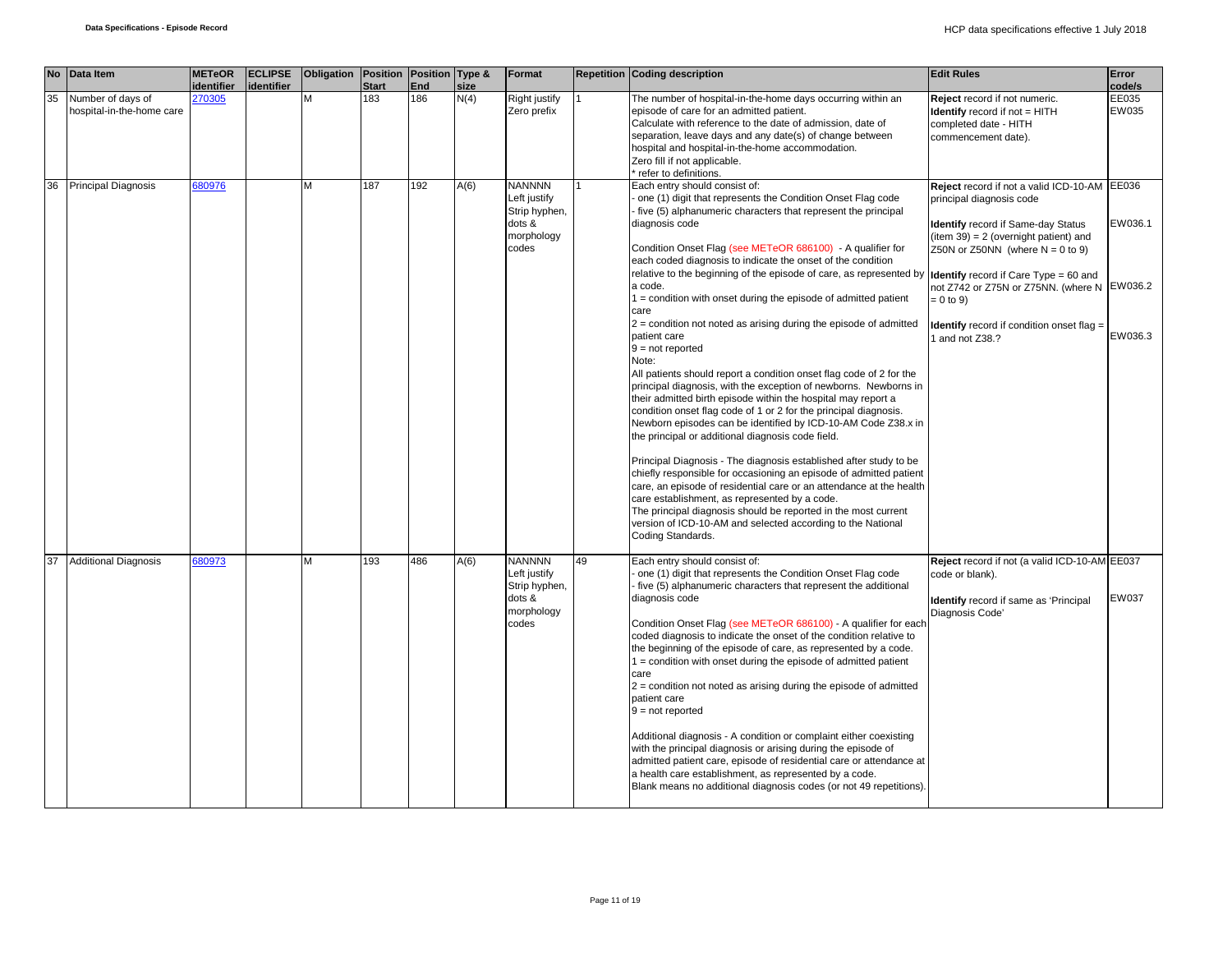|    | No Data Item                         | <b>METeOR</b><br>identifier | <b>ECLIPSE</b><br>identifier | Obligation Position Position Type & | <b>Start</b> | <b>End</b> | size  | Format                                                                             |    | <b>Repetition Coding description</b>                                                                                                                                                                                                                                                                                                                                                                                                                                                             | <b>Edit Rules</b>                                                                                                                                                                                         | Error<br>code/s    |
|----|--------------------------------------|-----------------------------|------------------------------|-------------------------------------|--------------|------------|-------|------------------------------------------------------------------------------------|----|--------------------------------------------------------------------------------------------------------------------------------------------------------------------------------------------------------------------------------------------------------------------------------------------------------------------------------------------------------------------------------------------------------------------------------------------------------------------------------------------------|-----------------------------------------------------------------------------------------------------------------------------------------------------------------------------------------------------------|--------------------|
| 38 | Procedure                            | 641379                      |                              | M                                   | 487          | 836        | A(7)  | <b>NNNNNNN</b><br>Left justify<br>Strip hyphen                                     | 50 | A clinical intervention represented by a code that:<br>is surgical in nature, and/or<br>carries a procedural risk, and/or<br>carries an anaesthetic risk, and/or<br>requires specialised training, and/or<br>requires special facilities or equipment only available in an acute<br>care setting.<br>Blank means no ICD-10-AM procedure codes (or not 50<br>repetitions)                                                                                                                         | Reject if not (a valid ICD-10-AM code<br>or blank).                                                                                                                                                       | EE038              |
| 39 | Same-day Status                      |                             |                              | М                                   | 837          | 837        | N(1)  |                                                                                    |    | An indicator of whether the patient was admitted to the facility for<br>an overnight stay.<br>$0 =$ patient with a valid arrangement allowing for overnight stay for<br>procedure normally performed on a same-day basis.<br>$1 = same-day patient;$<br>$2$ = overnight patient (other than type 0 above)                                                                                                                                                                                        | Reject record if not (0, 1 or 2).                                                                                                                                                                         | EE039              |
| 40 | Principal MBS Item<br>Number         |                             |                              | М                                   | 838          | 851        | A(14) | Left justify                                                                       |    | A valid Medical Benefits Schedule item according to the relevant<br>MBS Schedule valid for the MBS date (Item 41).<br>Blank means there was no applicable MBS item.                                                                                                                                                                                                                                                                                                                              | If present, reject record if not a valid<br>MBS item from the relevant MBS<br>Schedule valid for the service date<br>(Item 42)                                                                            | EE040              |
| 41 | Principal MBS Item Date              |                             |                              | М                                   | 852          | 859        | A(8)  | <b>DDMMYYYY</b>                                                                    |    | The date on which;<br>the principal MBS item (item 40) was carried out, or<br>(if item 40 is blank), the first Miscellaneous Service Code (item<br>53) was carried out.<br>Must be supplied if principal MBS item number provided (item                                                                                                                                                                                                                                                          | If present, reject record if not in format EE041.0<br>DDMMYYYY.<br>Reject record if date is before<br>admission date or after discharge date<br><b>Reject</b> record if blank and item 40 is<br>populated | EE041.1<br>EE041.2 |
| 42 | Minutes of operating<br>theatre time | 270350                      |                              | М                                   | 860          | 863        | N(4)  | Right justify<br>Zero prefix<br>minutes                                            |    | Total time, in minutes, spent by a patient in operating theatres<br>during current episode of hospitalisation.<br>Should be populated if surgical ADA code provided in<br>Miscellaneous Service Code field (item 53).<br>Blank means there was no applicable MBS Item / ADA code or a<br>public hospital.<br>Must be supplied by private hospitals and private day facilities<br>where MBS item number (item 40) or Miscellaneous Service<br>Code (item 53) provided.<br>refer to guide for use. | If present, reject record if not numeric.<br>Identify if blank and item 40 or item 53<br>is populated.                                                                                                    | EE042<br>EW042     |
| 43 | Secondary MBS Item<br>numbers        |                             |                              | М                                   | 864          | 989        | A(14) | Left justify                                                                       | 9  | Additional MBS item numbers are all MBS items performed in<br>theatre/procedure room/angiography suite, which are not the<br>principal MBS.<br>Blank means that there was no additional MBS item (or not 9<br>repetitions).<br>refer to guide for use.                                                                                                                                                                                                                                           | Reject record if not (a valid MBS item EE043<br>number from the relevant MBS<br>Schedule(s) current during the episode<br>or blank)                                                                       |                    |
| 44 | Accommodation Charge                 |                             |                              | м                                   | 990          | 998        | N(9)  | <b>Right justify</b><br>Zero prefix<br>\$\$\$\$\$\$\$cc<br>(omit decimal<br>point) |    | The gross amount charged for accommodation (include ex-gratia<br>and patient portion accommodation charges).<br>Zero fill if no amount charged.<br>refer to guide for use.                                                                                                                                                                                                                                                                                                                       | Reject record if not numeric or if item<br>blank and bundled charges, ICU<br>charge, CCU charge, SCN charge and<br>HITH charge are ALL zero or blank.                                                     | EE044              |
| 45 | <b>Theatre Charge</b>                |                             |                              | м                                   | 999          | 1007       | N(9)  | Right justify<br>Zero prefix<br>\$\$\$\$\$\$\$cc<br>(omit decimal<br>point)        |    | The total amount charged for theatre/procedure room/angiography Reject record if not numeric<br>suite (include ex-gratia and patient portion theatre charges).<br>Zero fill if no amount charged.<br>refer to guide for use.                                                                                                                                                                                                                                                                     |                                                                                                                                                                                                           | EE045              |
| 46 | Labour Ward Charge                   |                             |                              | М                                   | 1008         | 1016       | N(9)  | Right justify<br>Zero prefix<br>\$\$\$\$\$\$\$cc<br>(omit decimal<br>point)        |    | The gross amount charged for labour ward (include ex-gratia and Reject record if not numeric<br>patient portion labour ward charges).<br>Zero fill if no amount charged.                                                                                                                                                                                                                                                                                                                         |                                                                                                                                                                                                           | EE046              |
| 47 | Intensive Care Unit<br>Charge        |                             |                              | M                                   | 1017         | 1025       | N(9)  | Right justify<br>Zero prefix<br>\$\$\$\$\$\$\$cc<br>(omit decimal<br>point)        |    | The gross amount charged for ICU (include ex-gratia and patient<br>portion ICU charges).<br>Zero fill if no amount charged.<br>refer to guide for use.                                                                                                                                                                                                                                                                                                                                           | Reject record if not numeric                                                                                                                                                                              | EE047              |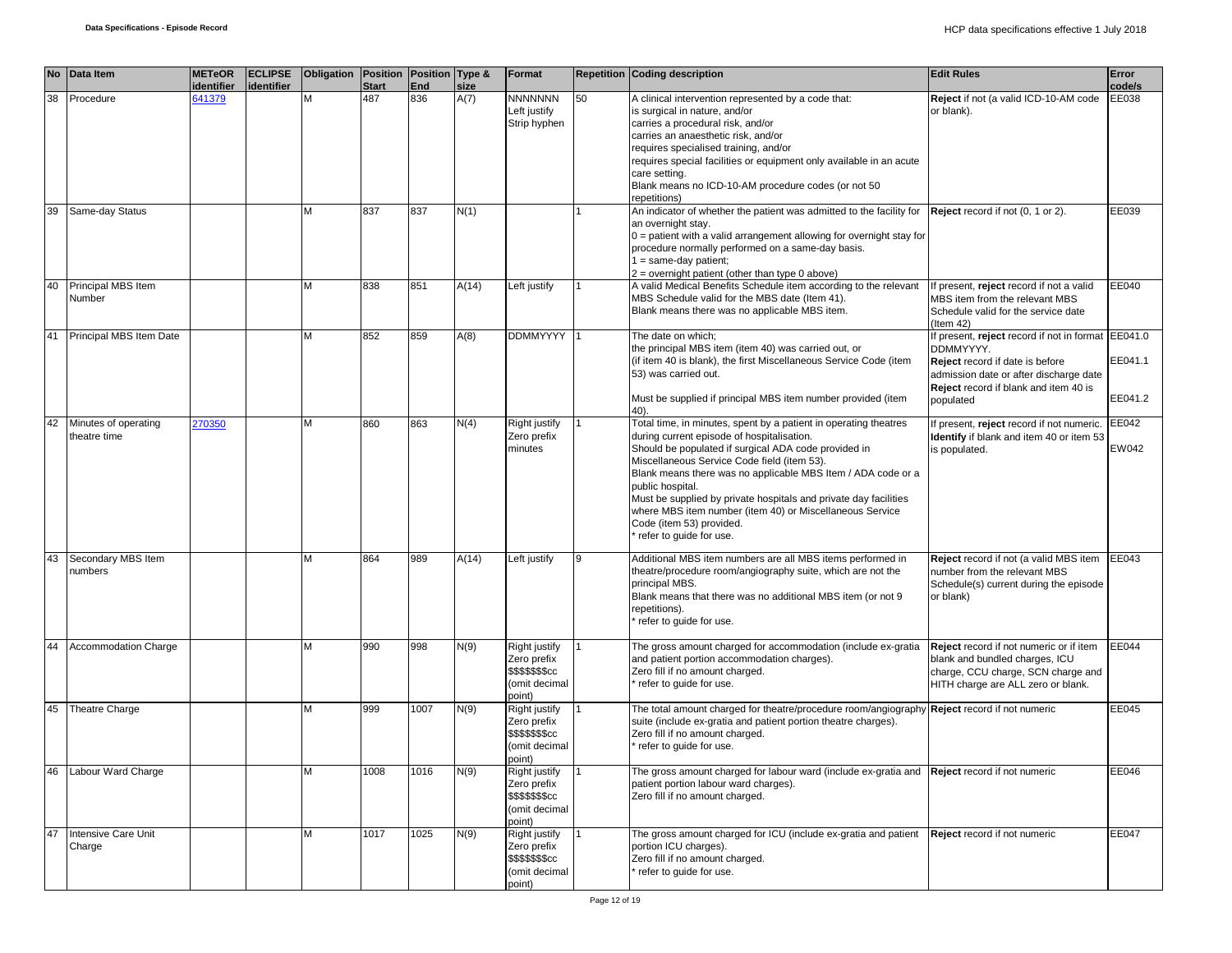| <b>No</b> | <b>Data Item</b>                     | <b>METeOR</b><br>identifier | <b>ECLIPSE</b><br>lidentifier | <b>Obligation</b> | Position<br><b>Start</b> | Position Type &<br>End | size  | Format                                                                      |    | <b>Repetition Coding description</b>                                                                                                                                                                                                                                                                                               | <b>Edit Rules</b>                                                                                    | Error<br>code/s    |
|-----------|--------------------------------------|-----------------------------|-------------------------------|-------------------|--------------------------|------------------------|-------|-----------------------------------------------------------------------------|----|------------------------------------------------------------------------------------------------------------------------------------------------------------------------------------------------------------------------------------------------------------------------------------------------------------------------------------|------------------------------------------------------------------------------------------------------|--------------------|
| 48        | Prosthesis Charge                    |                             |                               | M                 | 1026                     | 1034                   | N(9)  | Right justify<br>Zero prefix<br>\$\$\$\$\$\$\$cc<br>(omit decimal<br>point) |    | The gross maximum amount charged for prosthesis (include ex-<br>gratia prosthesis charges and patient portion),<br>Zero fill if no amount charged.                                                                                                                                                                                 | Reject record if not numeric                                                                         | EE048              |
| 49        | <b>Pharmacy Charge</b>               |                             |                               | M                 | 1035                     | 1043                   | N(9)  | Right justify<br>Zero prefix<br>\$\$\$\$\$\$\$cc<br>(omit decimal<br>point) |    | The gross amount charged for pharmacy (include ex-gratia and<br>patient portion pharmacy charges, exclude discharge<br>medications).<br>Zero fill if no amount charged.                                                                                                                                                            | Reject record if not numeric                                                                         | EE049              |
| 50        | Other Charges                        |                             |                               | M                 | 1044                     | 1052                   | N(9)  | Right justify<br>Zero prefix<br>\$\$\$\$\$\$\$cc<br>(omit decimal<br>point) |    | The gross charge raised for any chargeable item which cannot be<br>specifically categorised elsewhere (exclude ex-gratia charges,<br>television, phone calls, extra meals, FED, reversals or journal<br>adjustments).<br>Zero fill if no amount charged.<br>refer to guide for use.                                                | Reject record if not numeric                                                                         | EE050              |
| 51        | <b>Bundled Charges</b>               |                             |                               | м                 | 1053                     | 1061                   | N(9)  | Right justify<br>Zero prefix<br>\$\$\$\$\$\$\$cc<br>(omit decimal<br>point) |    | The gross bundled charge raised (include ex-gratia and patient<br>portion bundled charges).<br>Zero fill if no amount charged.<br>refer to guide for use.                                                                                                                                                                          | Reject record if not numeric                                                                         | EE051              |
| 52        | <b>Medical Record Number</b>         |                             |                               | M                 | 1062                     | 1081                   | A(20) | Left justify<br><b>Blank fill</b>                                           |    | The Medical Record Number (or unit record number) that uniquely<br>identifies the patient, regardless of the number of admissions they<br>have had to the facility.                                                                                                                                                                | <b>Reject</b> record if blank                                                                        | EE052              |
| 53        | Miscellaneous Service<br>Codes       |                             |                               | м                 | 1082                     | 1191                   | A(11) | Left justify                                                                | 10 | Any miscellaneous service codes (i.e. non MBS items or<br>Australian Dental Association codes from the Australian Schedule<br>of Dental Services and Glossary Twelfth edition 2017) used for<br>billing.<br>Up to 10 codes may be entered.<br>Blank means that there were no miscellaneous service codes or<br>not 10 repetitions. |                                                                                                      |                    |
| 54        | Hospital-in-the-home care<br>Charges |                             |                               | M                 | 1192                     | 1200                   | N(9)  | Right justify<br>Zero prefix<br>\$\$\$\$\$\$\$cc<br>(omit decimal<br>point) |    | The gross charge raised for hospital-in-the-home care service<br>(include ex-gratia and HITH patient portion charges).<br>Zero fill if no amount charged.                                                                                                                                                                          | Reject record if not numeric<br>warning for public hospitals*                                        | EE054<br>EW054*    |
| 55        | Special Care Nursery<br>Charges      |                             |                               | M                 | 1201                     | 1209                   | N(9)  | Right justify<br>Zero prefix<br>\$\$\$\$\$\$\$cc<br>(omit decimal<br>point) |    | The gross charge raised for SCN (include ex-gratia and patient<br>portion SCN charges, exclude NICU charges).<br>Zero fill if no amount charged.<br>refer to guide for use.                                                                                                                                                        | Reject record if not numeric                                                                         | EE055              |
| 56        | Coronary Care Unit<br>Charges        |                             |                               | M                 | 1210                     | 1218                   | N(9)  | Right justify<br>Zero prefix<br>\$\$\$\$\$\$\$cc<br>(omit decimal<br>point) |    | The gross charge raised for CCU (include ex-gratia and patient<br>portion CCU charges).<br>Zero fill if no amount charged.<br>refer to guide for use.                                                                                                                                                                              | Reject record if not numeric                                                                         | EE056              |
| 57        | <b>Special Care Nursery</b><br>hours |                             |                               | $\circ$           | 1219                     | 1222                   | N(4)  | Right justify<br>Zero prefix                                                |    | The number of completed cumulative hours (rounded down) spent<br>in SCN. If a patient has more than one period in SCN during this<br>episode, the total duration of all such periods is reported. Zero fill<br>if not applicable<br>refer to guide for use.                                                                        | f present, reject record if not numeric. EE057                                                       |                    |
| 58        | Coronary Care Unit hours             |                             |                               | $\Omega$          | 1223                     | 1226                   | N(4)  | Right justify<br>Zero prefix                                                |    | The number of completed cumulative hours (rounded down) spent<br>in CCU. If a patient has more than one period in CCU during this<br>episode, the total duration of all such periods is reported. Zero fill<br>if not applicable<br>refer to quide for use.                                                                        | f present, reject record if not numeric.                                                             | EE058              |
| 59        | <b>Special Care Nursery</b><br>days  |                             |                               | M                 | 1227                     | 1229                   | N(3)  | Right justify<br>Zero prefix                                                | 1  | The number of days the patient spent in a SCN.<br>Zero fill if not applicable.<br>refer to guide for use.                                                                                                                                                                                                                          | Reject record if not numeric.<br>Reject record if not zero for day<br>facilities (public or private) | EE059.0<br>EE059.1 |
| 60        | Coronary Care Unit days              |                             |                               | M                 | 1230                     | 1232                   | N(3)  | Right justify<br>Zero prefix                                                |    | The number of days the patient spent in a CCU.<br>Zero fill if not applicable.<br>refer to guide for use.                                                                                                                                                                                                                          | Reject record if not numeric.<br>Reject record if not zero for day<br>facilities (public or private) | EE060.0<br>EE060.1 |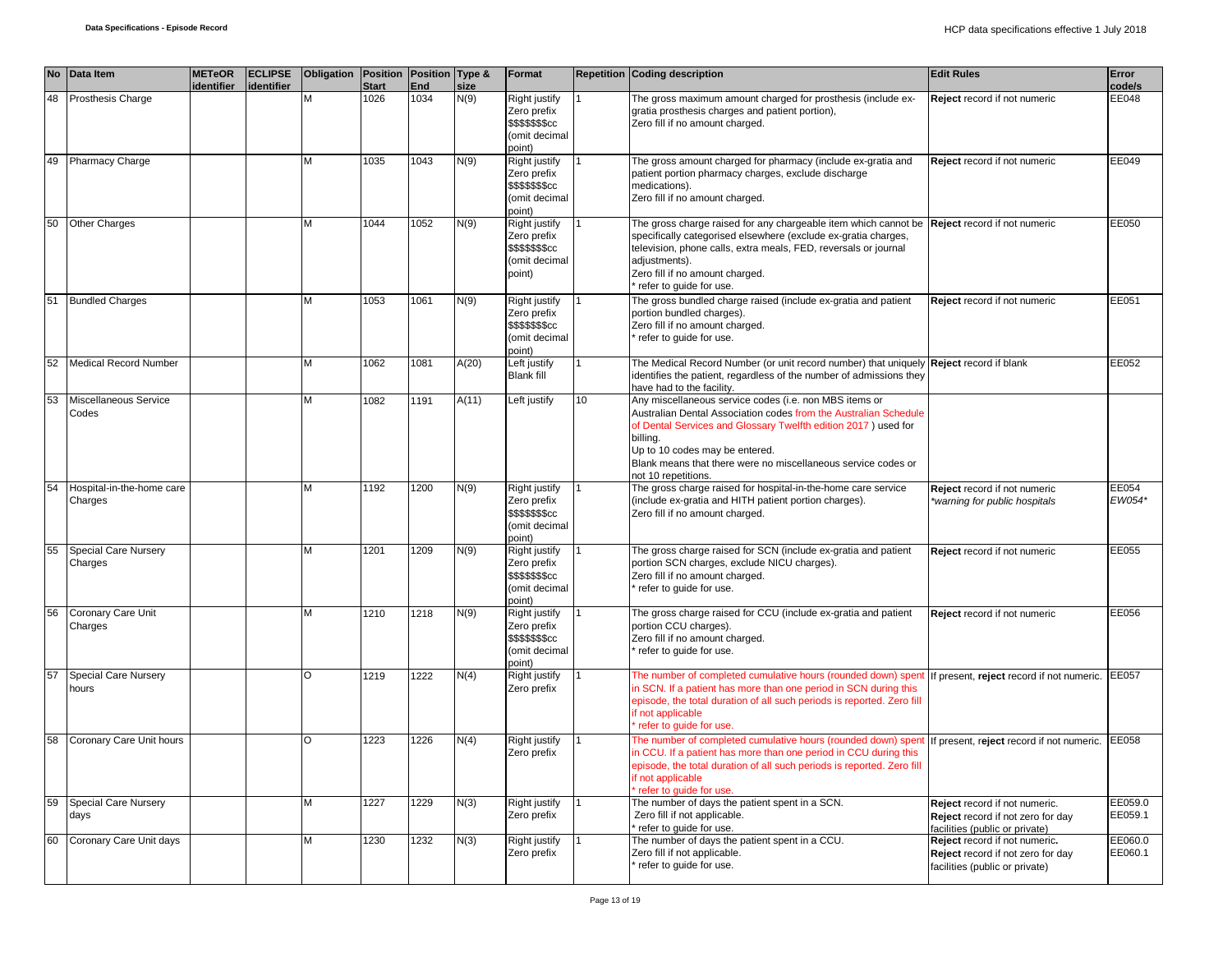|    | No Data Item                                          | <b>METeOR</b> | <b>ECLIPSE</b> | Obligation   Position   Position   Type & |              |      |              | Format                              | <b>Repetition Coding description</b>                                                                                                                                                                                                                                                                 | <b>Edit Rules</b>                                                                                                                                                                                                   | Error                 |
|----|-------------------------------------------------------|---------------|----------------|-------------------------------------------|--------------|------|--------------|-------------------------------------|------------------------------------------------------------------------------------------------------------------------------------------------------------------------------------------------------------------------------------------------------------------------------------------------------|---------------------------------------------------------------------------------------------------------------------------------------------------------------------------------------------------------------------|-----------------------|
|    |                                                       | lidentifier   | identifier     |                                           | <b>Start</b> | End  | <b>Isize</b> |                                     |                                                                                                                                                                                                                                                                                                      |                                                                                                                                                                                                                     | code/s                |
| 61 | Number of Qualified Days 270033<br>for Newborns       |               |                |                                           | 1233         | 1237 | N(5)         | <b>Right justify</b><br>Zero prefix | The number of qualified newborn days occurring within a newborn Reject record if not numeric.<br>episode of care.<br>Zero fill if not applicable.<br>refer to guide for use.                                                                                                                         | Identify record if >0000 and (care type EW061<br>not newborn care).                                                                                                                                                 | EE061                 |
| 62 | Hospital-in-the-home care<br><b>Commencement Date</b> |               |                | M                                         | 1238         | 1245 | A(8)         | <b>DDMMYYYY</b>                     | Date on which an admitted patient commences an episode of<br>hospital-in-the-home care services.<br>Conditional item if HITH charges (item 54) > 0.<br>Blank fill if not applicable.                                                                                                                 | Reject record if Hospital-In-The-Home EE062.0<br>Charges (item 54) is populated and<br>item is blank or not in format<br>DDMMYYYY.<br><b>Reject</b> record if commencement date $>$ EE062.1<br>HITH completed date. |                       |
| 63 | Hospital-in-the-home care<br><b>Completed Date</b>    |               |                |                                           | 1246         | 1253 | A(8)         | <b>DDMMYYYY</b>                     | Date on which an admitted patient completes an episode of<br>hospital-in-the-home care services.<br>Conditional item if HITH charges (item 54) > 0.<br>Blank fill if not applicable.                                                                                                                 | Reject record if Hospital-In-The-Home EE063.0<br>Charges (item 54) is populated and<br>item is blank or not in format<br>DDMMYYYY.<br>Reject record if completed date <<br>HITH commencement date.                  | EE063.1               |
| 64 | Palliative Care Days                                  |               |                |                                           | 1254         | 1257 | N(4)         | <b>Right justify</b><br>Zero prefix | The number of days a patient received palliative care during an<br>episode.<br>Where the entire episode is Palliative, provide the total length of<br>stay in days.<br>Conditional item if Palliative Care Status (item 25) = 1. Zero fill if<br>no Palliative Care Days.<br>refer to guide for use. | Reject record if not numeric.<br>Identify record if 0 and palliative care<br>status (item $25$ ) = 1                                                                                                                | EE064<br><b>EW064</b> |

**Total record length = 1257**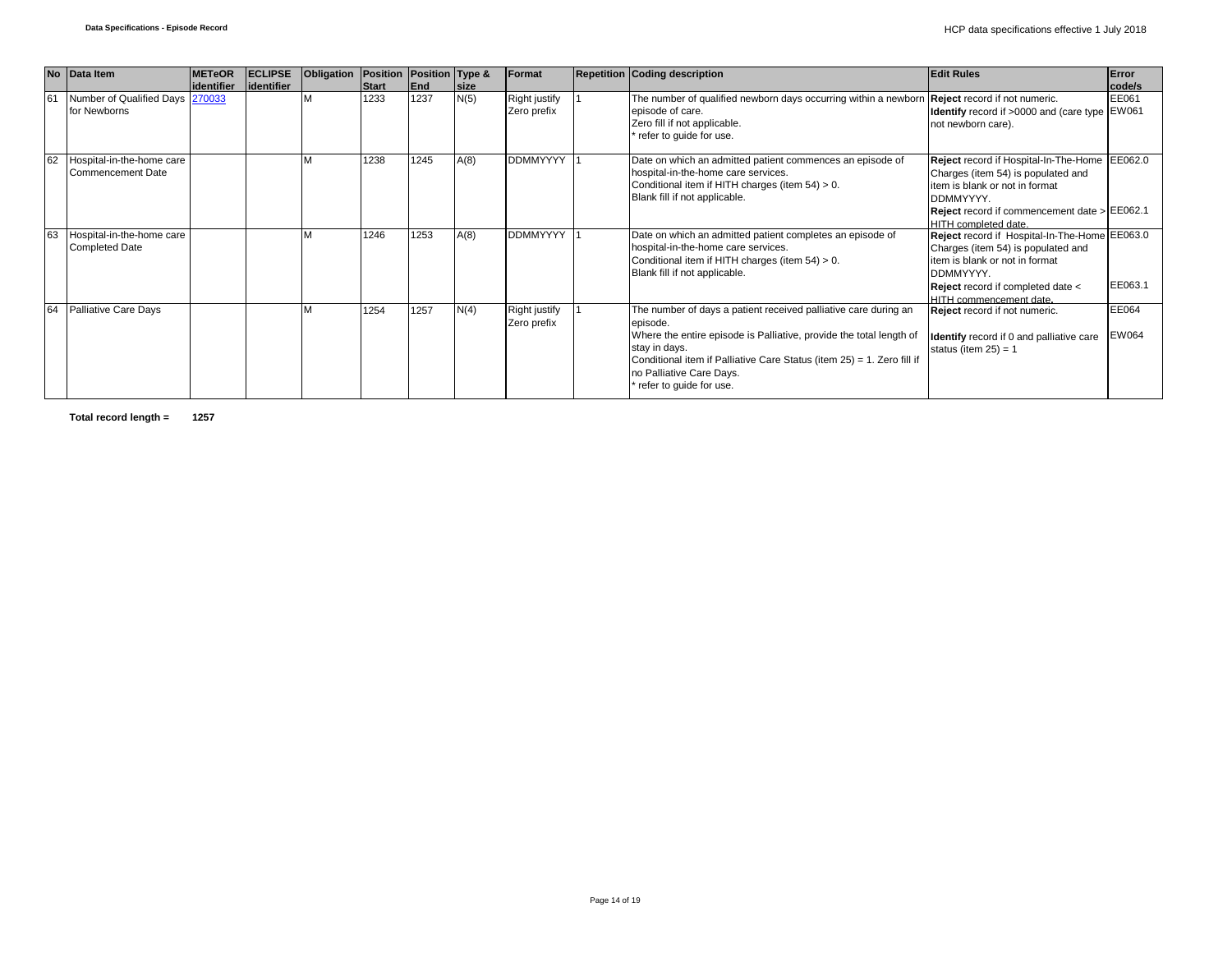|                 | Item No Data Item          | Obligation |           | Position Type & Size | Format          | <b>Comments</b>                                                                                                                                                                    | <b>Edit Rules</b>                                                                                | <b>Error Code/s</b>          |
|-----------------|----------------------------|------------|-----------|----------------------|-----------------|------------------------------------------------------------------------------------------------------------------------------------------------------------------------------------|--------------------------------------------------------------------------------------------------|------------------------------|
|                 | <b>Provider Number</b>     | M          | $1 - 8$   | A(8)                 | <b>NNNNNNNA</b> | The Commonwealth-issued hospital provider number (must be 8 characters,<br>include leading zero)                                                                                   | Reject the file if not a valid 8<br>character Commonwealth<br>provider number                    | HE01                         |
| $\overline{2}$  | Insurer/Group Identifier   | M          | $9 - 11$  | A(3)                 |                 | The insurer identifier selected from the list of registered private health insurers<br>or the code for the group of insurers (e.g. AHS for Australian Health Service<br>Alliance). |                                                                                                  |                              |
|                 | Disk Reference number      | M          | 12-19     | A(8)                 |                 | Number identifies the file/disk ID                                                                                                                                                 |                                                                                                  |                              |
|                 | Date Prepared              | M          | $20 - 27$ | A(8)                 |                 | DDMMYYYY The date data was prepared by hospital                                                                                                                                    | Reject the file if not in format<br><b>DDMMYYYY</b>                                              | HE04                         |
| 5               | Number of records          | M          | 28-31     | N(4)                 |                 | The number of episodes on file/disk                                                                                                                                                | Reject the file if mismatch on<br>Episode record count<br><b>Reject</b> the file if not numeric  | HE05<br><b>HE05.1</b>        |
| 6               | <b>Test Flag</b>           | M          | 32        | A(1)                 |                 | T=Test, P=Production                                                                                                                                                               |                                                                                                  |                              |
|                 | <b>Resubmitted Disk</b>    | M          | 33        | A(1)                 |                 | Indicates if the file/disk is being resubmitted Y/N                                                                                                                                |                                                                                                  |                              |
| 8               | Period From                | M          | $34 - 41$ | A(8)                 | <b>DDMMYYYY</b> | Period starting (separation month)                                                                                                                                                 | Reject the file if not in format<br><b>DDMMYYYY</b><br><b>Reject</b> the file if not within date | <b>HE08</b><br><b>HE08.1</b> |
|                 |                            |            |           |                      |                 |                                                                                                                                                                                    | period applicable for month year<br>specified in physical file name                              |                              |
| 9               | Period to                  | M          | 42-49     | A(8)                 | <b>DDMMYYYY</b> | Period ending (separation month)                                                                                                                                                   | Reject the file if not in format<br><b>DDMMYYYY</b>                                              | HE09                         |
| 10              | <b>AN-SNAP HCP Version</b> | M          | 50-53     | N(4)                 |                 | AN-SNAP HCP version 0500,0700,0800,0900                                                                                                                                            |                                                                                                  |                              |
|                 | <b>Blank fill</b>          | M          | 54-57     | N(4)                 |                 | <b>Blank fill</b>                                                                                                                                                                  |                                                                                                  |                              |
| 12 <sup>2</sup> | File Type                  | M          | 58        | A(1)                 |                 | $S =$ Snap                                                                                                                                                                         |                                                                                                  |                              |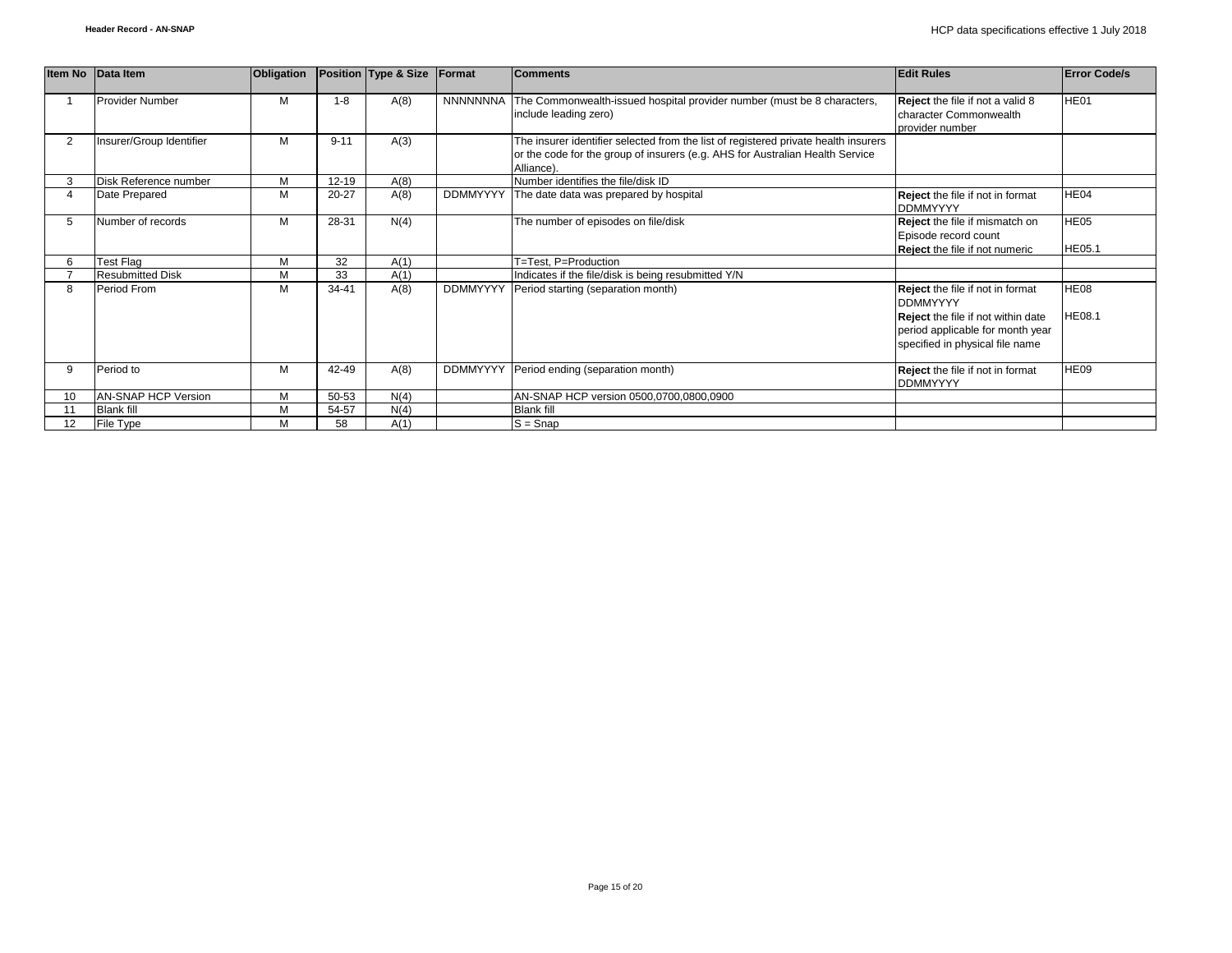|              |    | No Data Item                     | <b>METeOR</b> | <b>ECLIPSE</b> | Obligation Position |              | Position Type & |       | Format                       | <b>Repetition Coding description</b>                                                                                                                                                                                                                                                                                                                                                                                                                                                                                                                                                                                                                                                                                                                                                                                                                                 | <b>Edit Rules</b>                                                                                                           | Error            |
|--------------|----|----------------------------------|---------------|----------------|---------------------|--------------|-----------------|-------|------------------------------|----------------------------------------------------------------------------------------------------------------------------------------------------------------------------------------------------------------------------------------------------------------------------------------------------------------------------------------------------------------------------------------------------------------------------------------------------------------------------------------------------------------------------------------------------------------------------------------------------------------------------------------------------------------------------------------------------------------------------------------------------------------------------------------------------------------------------------------------------------------------|-----------------------------------------------------------------------------------------------------------------------------|------------------|
|              |    |                                  | identifier    | lidentifier    |                     | <b>Start</b> | End             | size  |                              |                                                                                                                                                                                                                                                                                                                                                                                                                                                                                                                                                                                                                                                                                                                                                                                                                                                                      |                                                                                                                             | code/s           |
|              |    | Insurer Membership<br>Identifier |               |                | М                   |              | 15              | A(15) | Left justify                 | nsurer membership identifier.                                                                                                                                                                                                                                                                                                                                                                                                                                                                                                                                                                                                                                                                                                                                                                                                                                        | Reject record if not same as Source<br>Identifier value in FILE HEADER item 2.                                              | AE001.1          |
| <b>2</b>     |    | Insurer Identifier               |               |                | M                   | 16           | 18              | A(3)  | Left justify                 | Insurer identifier selected from the list of registered private health<br>insurers.                                                                                                                                                                                                                                                                                                                                                                                                                                                                                                                                                                                                                                                                                                                                                                                  | Reject record if blank                                                                                                      | AE002            |
|              |    | <b>AN-SNAP Identifier</b>        |               |                | MAA                 | 19           | 33              | A(15) | Left justify                 | A unique identifier for this AN-SNAP record that links it to the<br>associated episode (and/or medical and prosthetic records). It is a<br>combination of the Medical Record Number (in the Episode record)<br>and hyphen and a record number (sequential counter)                                                                                                                                                                                                                                                                                                                                                                                                                                                                                                                                                                                                   | Reject record if blank<br>Identify record if no hyphen in the<br>Identifier                                                 | AE003<br>AW003.1 |
|              |    |                                  |               |                |                     |              |                 |       |                              |                                                                                                                                                                                                                                                                                                                                                                                                                                                                                                                                                                                                                                                                                                                                                                                                                                                                      | Identify record if the characters prior to<br>the hyphen do not match a Medical<br>Record Number in the Episode Records     | AW003.2          |
|              |    | <b>Family Name</b>               | 286953        |                | O                   | 34           | 61              | A(28) | Left justify                 | That part of a name a person usually has in common with some other<br>members of his/her family, as distinguished from his/her given<br>names, as represented by text.                                                                                                                                                                                                                                                                                                                                                                                                                                                                                                                                                                                                                                                                                               | <b>Identify</b> record if blank                                                                                             | AE004            |
| 5            |    | <b>Given Name</b>                | 287035        |                | O                   | 62           | 81              | A(20) | Left justify                 | The person's identifying name within the family group or by which the<br>person is socially identified, as represented by text.                                                                                                                                                                                                                                                                                                                                                                                                                                                                                                                                                                                                                                                                                                                                      | <b>Identify</b> record if blank                                                                                             | AW005            |
|              |    | Date of Birth                    | 287007        |                | M                   | 82           | 89              | A(8)  | <b>DDMMYYYY</b>              | The date of birth of the person.                                                                                                                                                                                                                                                                                                                                                                                                                                                                                                                                                                                                                                                                                                                                                                                                                                     | Reject record if not in format<br><b>DDMMYYYY</b>                                                                           | AE006            |
|              |    | Postcode - Australian            | 611398        |                | M                   | 90           | 93              | N(4)  | Right justify<br>Zero prefix | The numeric descriptor for a postal delivery area, aligned with locality,<br>suburb or place for the address of a person.<br>Codes 9999 = unknown postcode<br>and $8888 = 0$ verseas<br>will be used instead of METeOR codes 0097, 0098, 0099.                                                                                                                                                                                                                                                                                                                                                                                                                                                                                                                                                                                                                       | Reject record if not (a valid Australian<br>postcode or 8888 or 9999).                                                      | AE007            |
| $\mathbf{R}$ |    | Sex                              | 635126        |                | M                   | 94           | 94              | N(1)  |                              | The distinction between male, female, and others who do not have<br>biological characteristics typically associated with either the male or<br>female sex, as represented by a code.<br>$1 = Male$<br>$2 =$ Female<br>3 = Intersex or Indeterminate Other<br>$9 = Not stated / inadequately described$                                                                                                                                                                                                                                                                                                                                                                                                                                                                                                                                                               | Reject record if not (1, 2, 3 or 9)                                                                                         | AE008            |
| 9            |    | <b>Admission Date</b>            | 269967        |                | M                   | 95           | 102             | A(8)  | <b>DDMMYYYY</b>              | Date on which an admitted patient commences an episode of care.                                                                                                                                                                                                                                                                                                                                                                                                                                                                                                                                                                                                                                                                                                                                                                                                      | Reject record if not in format<br><b>DDMMYYYY</b>                                                                           | AE009            |
|              | 10 | <b>Separation Date</b>           | 270025        |                | M                   | 103          | 110             | A(8)  | <b>DDMMYYYY</b>              | Date on which an admitted patient completes an episode of care.                                                                                                                                                                                                                                                                                                                                                                                                                                                                                                                                                                                                                                                                                                                                                                                                      | Reject file if not in format DDMMYYYY,<br>or if not ≥ admission date, or if MM is not<br>same as month input in Fund Header | AE010            |
|              |    | 11 Episode Type                  |               |                | M                   | 111          | 111             | A(1)  |                              | An indicator of the type of admitted rehabilitation program undertaken Reject record if not ('O' or 'S')<br>during the episode that relates to the AN-SNAP records.<br>O = Overnight Admitted Patient - Assign this value for patients who<br>stay overnight during the admitted rehabilitation program.<br>S = Same-day Admitted Patient - Assign this value for patients who<br>undertake an admitted rehabilitation program consisting of multiple<br>same day visits/services. It is recommended that one AN-SNAP<br>record is reported that covers the entire program (not separate<br>episodes for each visit/service). In this case, Admission date = date<br>of 1st visit/service and Separation date = date of last visit/service in<br>the Same-day admitted program. The AN-SNAP record should be<br>linked to the episode with the same separation date. |                                                                                                                             | AE011            |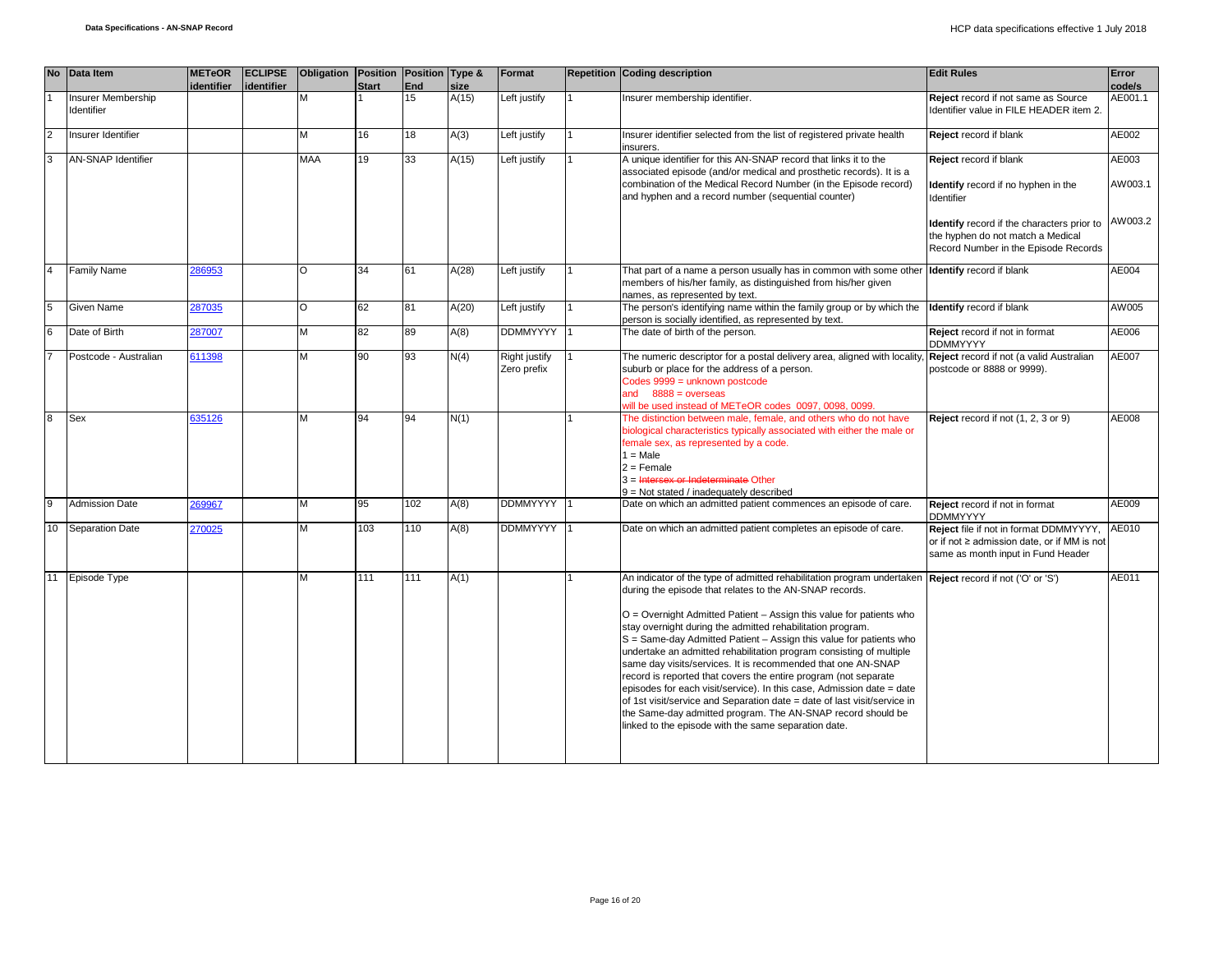|    | No Data Item                                       | <b>METeOR</b> | <b>ECLIPSE</b> | Obligation   Position   Position   Type & |                     |                   |              | Format       |    | <b>Repetition Coding description</b>                                                                             | <b>Edit Rules</b>                                         | Error   |
|----|----------------------------------------------------|---------------|----------------|-------------------------------------------|---------------------|-------------------|--------------|--------------|----|------------------------------------------------------------------------------------------------------------------|-----------------------------------------------------------|---------|
| 12 | Admission FIM Item                                 | identifier    | identifier     | M                                         | <b>Start</b><br>112 | <b>End</b><br>129 | size<br>N(1) |              | 18 | The FIM score on admission for each of the 18 FIM motor and                                                      | <b>Reject</b> record if not (1, 2, 3, 4, 5, 6 or 7) AE012 | code/s  |
|    | Scores                                             |               |                |                                           |                     |                   |              |              |    | cognition items<br>No Helper:                                                                                    | and episode type is O.                                    |         |
|    |                                                    |               |                |                                           |                     |                   |              |              |    | Score of 7 - Complete Independence<br>Score of 6 - Modified Independence                                         | If present, reject if not numeric.                        | AE012.1 |
|    |                                                    |               |                |                                           |                     |                   |              |              |    | Helper:                                                                                                          |                                                           | AW012   |
|    |                                                    |               |                |                                           |                     |                   |              |              |    | Score of 5 - Supervision or setup                                                                                | Identify record if episode type is S and                  |         |
|    |                                                    |               |                |                                           |                     |                   |              |              |    | Score of 4 - Minimal assistance                                                                                  | not blank fill                                            |         |
|    |                                                    |               |                |                                           |                     |                   |              |              |    | Score of 3 - Moderate assistance                                                                                 |                                                           |         |
|    |                                                    |               |                |                                           |                     |                   |              |              |    | Score of 2 - Maximal assistance                                                                                  |                                                           |         |
|    |                                                    |               |                |                                           |                     |                   |              |              |    | Score of 1 - Total assistance                                                                                    |                                                           |         |
| 13 | Discharge FIM Item                                 |               |                | M                                         | 130                 | 147               | N(1)         |              | 18 | The FIM score on discharge for each of the 18 FIM motor and                                                      | <b>Reject</b> record if not (1, 2, 3, 4, 5, 6 or 7)       | AE013   |
|    | Scores                                             |               |                |                                           |                     |                   |              |              |    | cognition items.                                                                                                 | and episode type is O and not Episode                     |         |
|    |                                                    |               |                |                                           |                     |                   |              |              |    | No Helper:                                                                                                       | Mode of Separation = $8$                                  |         |
|    |                                                    |               |                |                                           |                     |                   |              |              |    | Score of 7 - Complete Independence                                                                               |                                                           |         |
|    |                                                    |               |                |                                           |                     |                   |              |              |    | Score of 6 - Modified Independence                                                                               | If present, reject if not numeric.                        | AE013.1 |
|    |                                                    |               |                |                                           |                     |                   |              |              |    | Helper:                                                                                                          |                                                           |         |
|    |                                                    |               |                |                                           |                     |                   |              |              |    | Score of 5 - Supervision or setup                                                                                | Identify record if episode type is S and                  | AW013   |
|    |                                                    |               |                |                                           |                     |                   |              |              |    | Score of 4 - Minimal assistance                                                                                  | not blank fill                                            |         |
|    |                                                    |               |                |                                           |                     |                   |              |              |    | Score of 3 - Moderate assistance                                                                                 |                                                           |         |
|    |                                                    |               |                |                                           |                     |                   |              |              |    | Score of 2 - Maximal assistance                                                                                  |                                                           |         |
|    |                                                    | 81412         |                | M                                         | 148                 | 154               |              | NN.NNNN      |    | Score of 1 - Total assistance                                                                                    |                                                           | AE014   |
| 14 | <b>Primary Impairment type</b><br>code (AROC 2012) |               |                |                                           |                     |                   | A(7)         |              |    | The impairment which is the primary reason for the admission to an<br>episode of care, as represented by a code. | Reject record if not a valid code                         |         |
|    |                                                    |               |                |                                           |                     |                   |              | Left justify |    | (AROC impairment codes - AN-SNAP Version 4 dataset (July 2012))                                                  |                                                           |         |
|    |                                                    |               |                |                                           |                     |                   |              |              |    | Code as specifically as possible and where possible avoid the use of                                             |                                                           |         |
|    |                                                    |               |                |                                           |                     |                   |              |              |    | impairment group 13 - 'Other Disabling Impairments'.                                                             |                                                           |         |
|    |                                                    |               |                |                                           |                     |                   |              |              |    | Each entry should consist of:                                                                                    |                                                           |         |
|    |                                                    |               |                |                                           |                     |                   |              |              |    | two (2) digits that represent the impairment group (zero prefixed if 1                                           |                                                           |         |
|    |                                                    |               |                |                                           |                     |                   |              |              |    | digit)                                                                                                           |                                                           |         |
|    |                                                    |               |                |                                           |                     |                   |              |              |    | a decimal point                                                                                                  |                                                           |         |
|    |                                                    |               |                |                                           |                     |                   |              |              |    | up to four (4) digits that represent more specific categories within                                             |                                                           |         |
|    |                                                    |               |                |                                           |                     |                   |              |              |    | impairment groups if applicable (blank fill any unused characters).                                              |                                                           |         |
|    |                                                    |               |                |                                           |                     |                   |              |              |    |                                                                                                                  |                                                           |         |
|    |                                                    |               |                |                                           |                     |                   |              |              |    |                                                                                                                  |                                                           |         |
| 15 | Assessment Only Indicator                          |               |                | M                                         | 155                 | 155               | N(1)         |              |    | Whether only assessment, and no treatment, was provided during an Reject record if not (1 or 2)                  |                                                           | AE015   |
|    |                                                    |               |                |                                           |                     |                   |              |              |    | episode of admitted patient care, as represented by a code.                                                      |                                                           |         |
|    |                                                    |               |                |                                           |                     |                   |              |              |    | Assessment only occurs when the person was seen on one occasion                                                  |                                                           |         |
|    |                                                    |               |                |                                           |                     |                   |              |              |    | only for assessment and no rehabilitation treatment and no further                                               |                                                           |         |
|    |                                                    |               |                |                                           |                     |                   |              |              |    | intervention by this service team is planned to occur within the next 90                                         |                                                           |         |
|    |                                                    |               |                |                                           |                     |                   |              |              |    | days. If a person is booked/seen for subsequent treatment within 90                                              |                                                           |         |
|    |                                                    |               |                |                                           |                     |                   |              |              |    | days, they are not Assessment Only. If a person is booked for                                                    |                                                           |         |
|    |                                                    |               |                |                                           |                     |                   |              |              |    | subsequent assessment (but not treatment), they are assessment                                                   |                                                           |         |
|    |                                                    |               |                |                                           |                     |                   |              |              |    | only. Record:                                                                                                    |                                                           |         |
|    |                                                    |               |                |                                           |                     |                   |              |              |    | $1 = Yes$                                                                                                        |                                                           |         |
|    |                                                    |               |                |                                           |                     |                   |              |              |    | $2 = No$                                                                                                         |                                                           |         |
| 16 | <b>AN-SNAP Class</b>                               | 449125        |                | M                                         | 156                 | 159               | A(4)         |              |    | The AN-SNAP class to which the episode is assigned. AN-SNAP                                                      | Reject if not a valid code and episode                    | AE016   |
|    |                                                    |               |                |                                           |                     |                   |              |              |    | Class is only applicable to overnight episodes and must be reported                                              | $type = O$                                                |         |
|    |                                                    |               |                |                                           |                     |                   |              |              |    | as 4 characters.                                                                                                 |                                                           |         |
|    |                                                    |               |                |                                           |                     |                   |              |              |    | AN-SNAP class is a patient classification scheme which provides a                                                | <b>Identify</b> record if AN-SNAP Version =               | AW016   |
|    |                                                    |               |                |                                           |                     |                   |              |              |    | means of relating the number and types of patients treated in a                                                  | 02 or 03 and episode type = $S$ and not                   |         |
|    |                                                    |               |                |                                           |                     |                   |              |              |    | hospital to the resources required by the hospital, as represented by                                            | blank fill.                                               |         |
|    |                                                    |               |                |                                           |                     |                   |              |              |    | a code.                                                                                                          |                                                           |         |
|    |                                                    |               |                |                                           |                     |                   |              |              |    |                                                                                                                  | <b>Identify</b> record if AN-SNAP Version =               | AW016.1 |
|    |                                                    |               |                |                                           |                     |                   |              |              |    |                                                                                                                  | 04 and episode type = S and not '4J01'.                   |         |
|    |                                                    |               |                |                                           |                     |                   |              |              |    |                                                                                                                  |                                                           |         |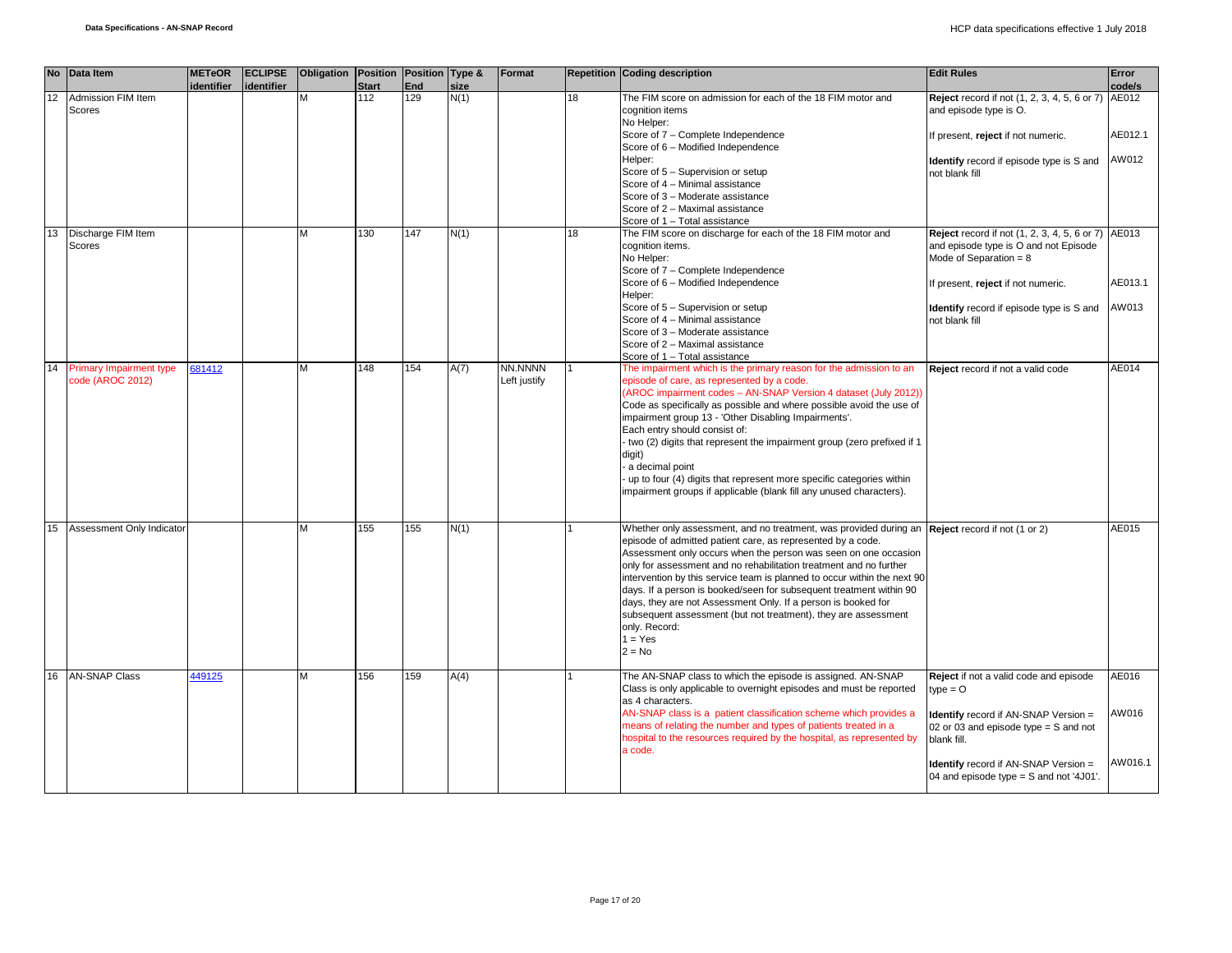|    |    | No Data Item                | <b>METeOR</b> | <b>IECLIPSE</b> | Obligation Position Position Type & |              |             |             | <b>IFormat</b>  | <b>Repetition Coding description</b>                                    | <b>Edit Rules</b>                                   | Error   |
|----|----|-----------------------------|---------------|-----------------|-------------------------------------|--------------|-------------|-------------|-----------------|-------------------------------------------------------------------------|-----------------------------------------------------|---------|
|    |    |                             | lidentifier   | lidentifier     |                                     | <b>Start</b> | <b>IEnd</b> | <b>Size</b> |                 |                                                                         |                                                     | code/s  |
| 17 |    | <b>AN-SNAP Version</b>      | 448983        |                 |                                     | 160          | 161         | N(2)        |                 | The version of the AN-SNAP Classification used to report item 16.       | <b>Reject</b> record if not (01, 02, 03, or 04)     | AE017   |
|    |    |                             |               |                 |                                     |              |             |             |                 |                                                                         | and episode type $=$ $\circ$                        |         |
|    |    |                             |               |                 |                                     |              |             |             |                 | $02 = AN-SNAP$ Version 2                                                |                                                     |         |
|    |    |                             |               |                 |                                     |              |             |             |                 | $03 = AN-SNAP$ Version 3                                                | If present, reject if not numeric.                  | AE017.1 |
|    |    |                             |               |                 |                                     |              |             |             |                 | $104 = AN-SNAP Version 4$                                               |                                                     |         |
|    |    |                             |               |                 |                                     |              |             |             |                 |                                                                         | <b>Identify</b> record if episode type = S and      | AW017.1 |
|    |    |                             |               |                 |                                     |              |             |             |                 |                                                                         | not 04 or blank fill.                               |         |
|    |    |                             |               |                 |                                     |              |             |             |                 |                                                                         |                                                     |         |
|    |    |                             |               |                 |                                     |              |             |             |                 |                                                                         | <b>Identify</b> if (01) and episode type = $\Omega$ | AW017.2 |
|    |    | 18 Rehabilitation plan date | 341640        |                 |                                     | 162          | 169         | A(8)        | <b>DDMMYYYY</b> | The date a multi-disciplinary rehabilitation plan is established for an | <b>Reject</b> record if not in format               | AE018   |
|    |    |                             |               |                 |                                     |              |             |             |                 | episode of admitted patient care.                                       | <b>DDMMYYYY</b>                                     |         |
|    | 19 | Discharge plan date         |               |                 |                                     | 170          | 177         | A(8)        | <b>DDMMYYYY</b> | The date a discharge plan is established for an episode of admitted     | <b>Reject</b> record if not in format               | AE019   |
|    |    |                             |               |                 |                                     |              |             |             |                 | patient care.                                                           | <b>DDMMYYYY</b>                                     |         |
|    |    |                             |               |                 |                                     |              |             |             |                 |                                                                         |                                                     |         |

**Total record length = 177**